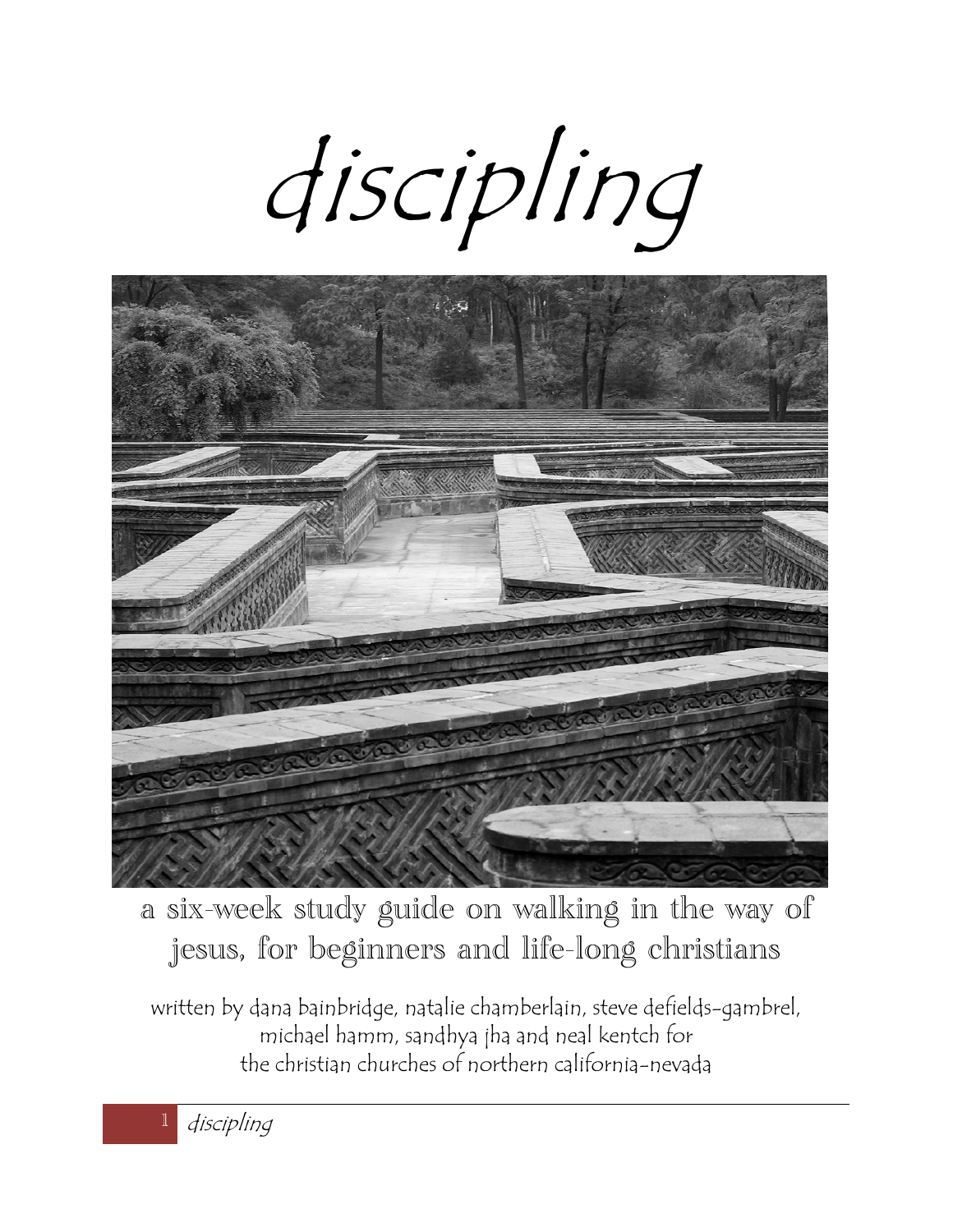# an introduction to this study guide

# I. What is this?

**DISCIPLING** comes from pastors of six of the region's churches. These pastors all have a deep passion for the people of their church and for the people of the Church. This study comes from a desire to help the people they love grow in faith and understanding. This study is about asking questions and seeking answers. Each person in the study is likely to have different questions; that is good. Each one can learn something from the questions and answers others bring.

Here are a few basics so you can get the most out of **DISCIPLING**.

- **DISCIPLING** is a study about how we talk about things of faith. The writers of the study recognize that how we talk about things reflects what we think; what we think reflects what we believe. This is a study of and about words and the power of those words.
- **DISCIPLING** can be used by long-time Christians to re-connect with their faith or connect with their faith in new ways. It is also designed to help new Christians ask some key questions about their life of faith. Most importantly, it's designed to help people in your church talk about important issues of faith together. As a result, this bible study might be a great new members' program, especially if your church works at having new members and longtime members do things together.
- This study is designed using a Christian vocabulary. This might sound "churchy" at times. Words you will find in the glossary are in italics.
- For that reason, there will be a glossary. This glossary will be available in this study but also online. The online version will be interactive so you, the participant, may add your definitions and understandings to the glossary.
- The glossary is necessary because we must have some basic understanding and agreement of what words mean if we are going to use them with one another. As an example, in the second sentence above, the word church is used in 2 ways. The pastors care about the people of their churches; this small "c" church is the local congregation the pastor serves. The pastors care about the people of the Church, as well; the big "C" church is the universal church, the one body of Christ in the world, the one to which all believers belong.
- The questions of this study are meant to solicit answers but also more questions.
- Questions are good!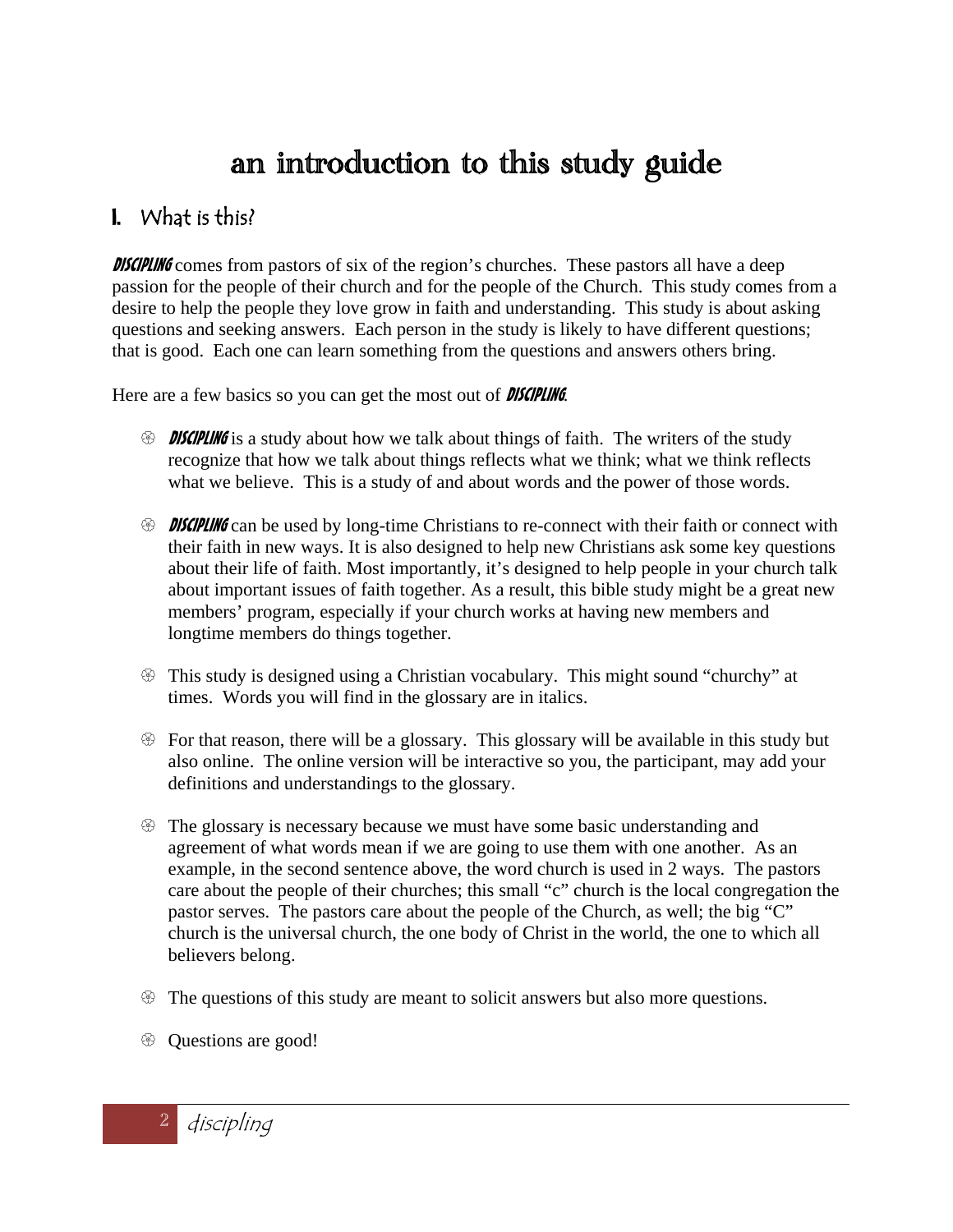# II. What are we going to do?

The study has six chapters, each with a different topic/question. These questions tackle some of the basic *theology* of Christianity. These are hard questions that many people have struggled with over the past 2000 years. Hopefully, we will each find some answers. We will certainly find more questions. If we are particularly blessed, we will find peace with both the answers and the questions.

The chapters are:

- Wonderful words of life!?
- Why bother?
- Where do I belong?
- Meeting Jesus, part one: What does it mean to be fully human?
- Meeting Jesus, part two: What does it mean to be divine?
- $\circledR$  So what now?!

# III. How does all this fit together?

Each of these chapters represent encounters with Jesus and the *gospel* message, and they are basically in the order that one might encounter them on one's own faith journey. What is the message? What does it mean to me? If I accept the message, where do I fit in the 2000 year history of this message? Who exactly was/is Jesus? If I get to this point, what do I do next?

Our hope is that each question will help everyone to think about the issues involved. For some, the question will be new. For others, the questions might have been answered long ago. With some careful listening and eager expectation, we can all find something of value in the answers, the questions and in our partners on the journey.

# IV. How do I teach this?!

In some ways, this study guide is designed for people who are new to the faith. In other ways, it's designed for people who have grown up with it and deserve the chance to ask old questions in new ways (our faith evolves, and it's a good idea to check in on the why's and how's every so often!) Each lesson has a slightly different flow, and while they connect to each other, they can be taught by different people, or all by the same person.

Here's an option to consider: If you have a lot of new Christians in your church (or new folks who haven't had the chance to talk about faith issues together before), this might be the perfect opportunity to make sure they're in conversation with the more mature Christians. (The benefits of those connections *definitely* go both ways.) It might be a neat idea to invite six longtime members of the church be a part of this bible study the whole way through, with each one of them in charge of leading one week, so that no one feels excessive pressure to lead the whole thing!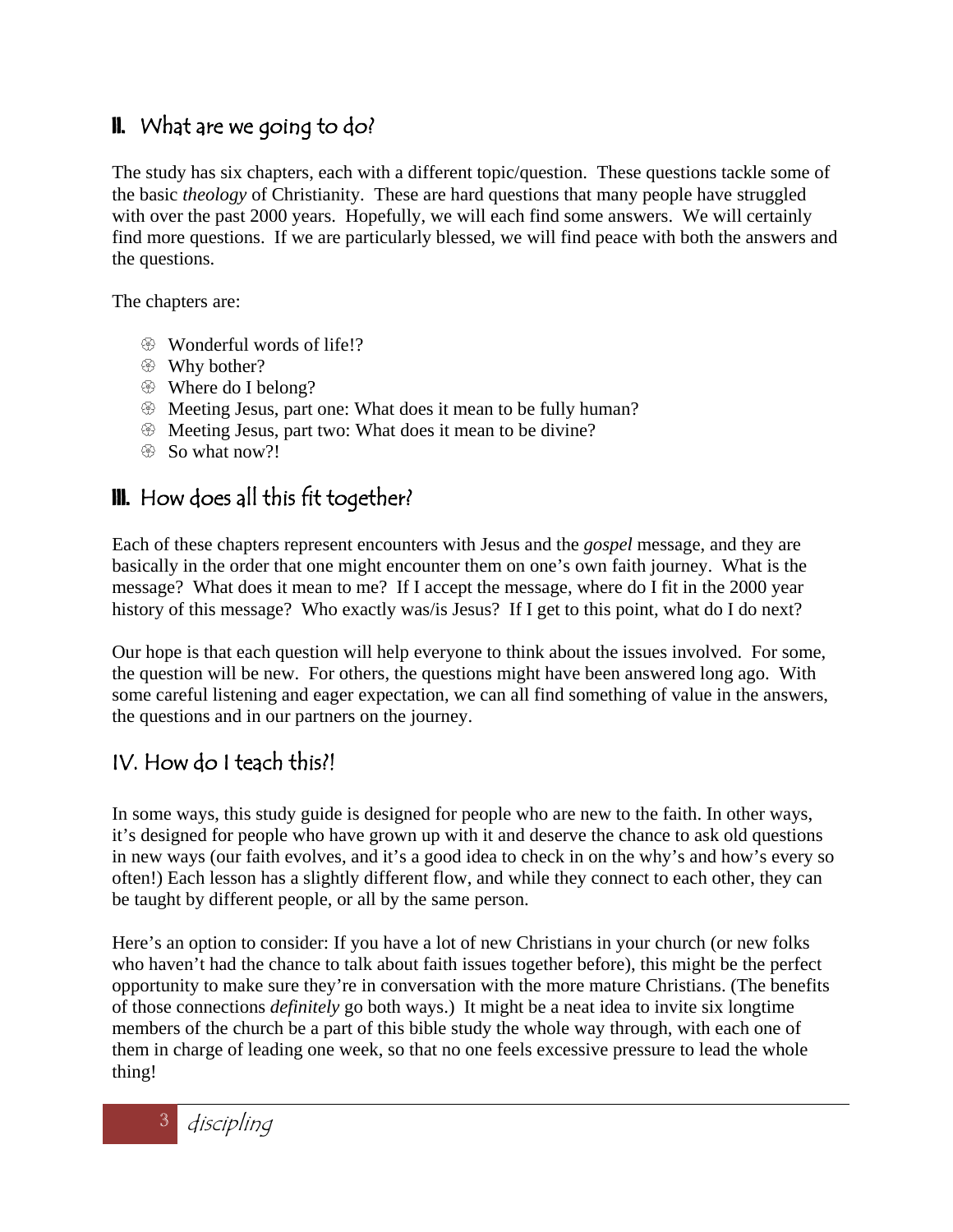However you set it up, definitely feel free to read all of the written portions out loud or use them as a rough guide (making sure you get the key points across).

*Helpful hint:* Sometimes people who have grown up in the church get anxious at how blunt the questions of new Christians can be. In fact, sometimes they try to answer those very real questions by saying, "All you need to do is have faith." This can be a VERY scary thing for a new (or "seeking") Christian to hear…how do we know if we have enough faith?! If you are encouraging longtime Christians to be a part of a study with new Christians, spend a little time letting them know (and letting everyone know from the get-go) that during this study, it's not our job to answer each other's questions directly. Maybe our stories and experiences will touch one another's hearts and help them with their questions, but our objective is to create space where it's okay to ask questions and learn how to answer them for ourselves.

# V. How do we allow the group to go deep?

If the group has a mixture of people in it, consider one of several options:

- Ask the whole group to abide by *Holy Manners*, a guide for communicating in ways that honor all the participants.
- Ask the group to commit to "*double confidentiality*:" anything that is discussed in the class cannot be discussed with people outside the class AND I am not allowed to discuss anything from class outside of class unless the person who said it brings it up with me.
- To make sure everyone is allowed to share however much they want to, try the practice of *mutual invitation*: I ask someone to share, and then they invite another person to share, until everyone has had the chance to share. (You are allowed to pass, but you still choose the next person to speak.) This can help make sure everyone shares and everyone is aware that they're sharing their time with others—the challenge can be that if you've spoken and someone else says something that makes you want to share more, you can't. It takes discipline!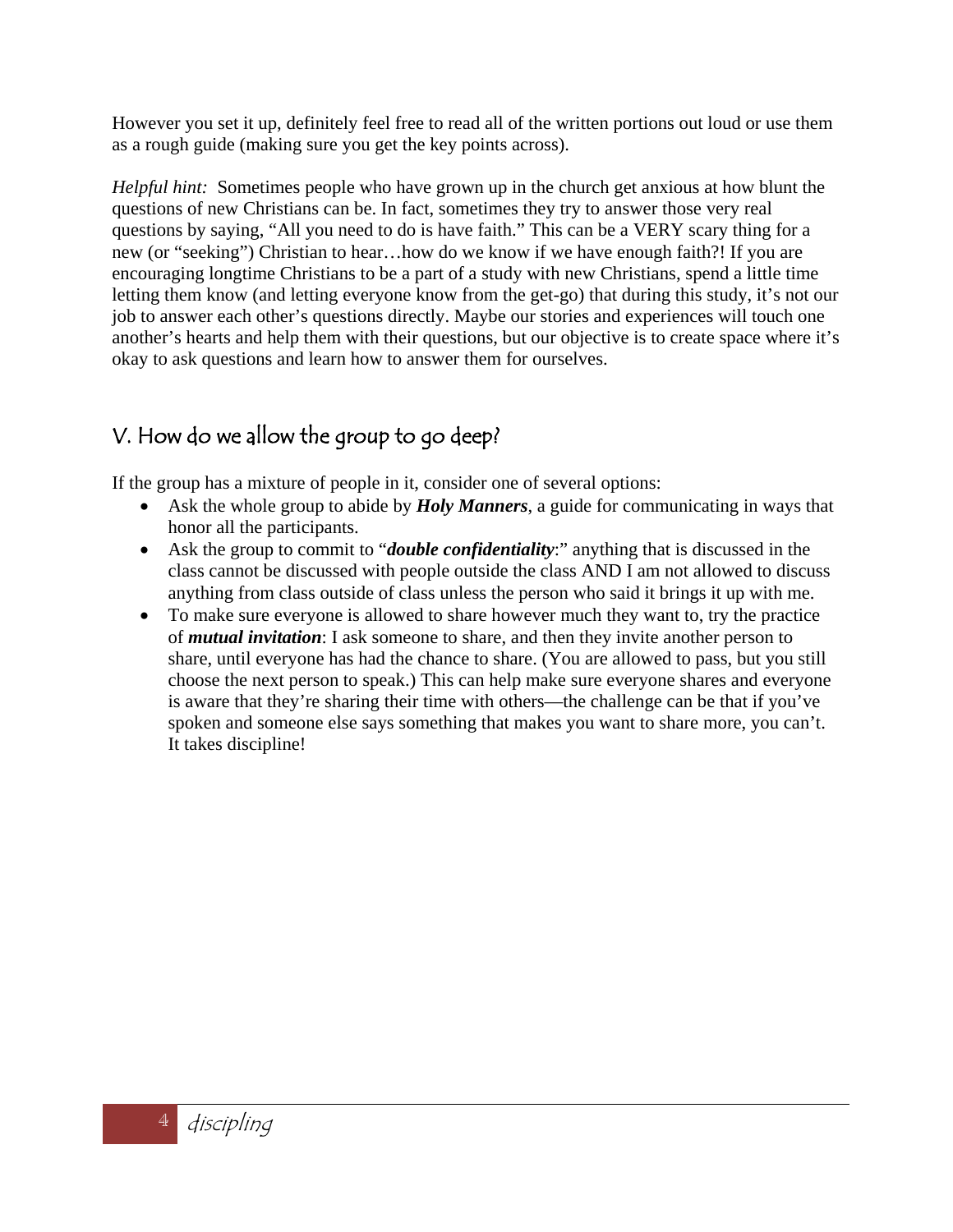# week 1 wonderful words of life

# SUPPLIES FOR TODAY'S LESSON

- **EX** Chalice Hymnal or Chalice Praise (optional)
- $\circledR$  scrabble tiles (optional)
- $\circledcirc$  flip chart
- <sup>3x5</sup> cards
- Clay/play-doh
- <sup>
®</sup> Colored paper
- Copies of the homework sheet from page 10
- **Bookmarks from page 11**
- Copies of the glossary from page 12

# OPTIONS FOR OPENING TIME

*Introduction:* Have everyone say, "My name is \_\_\_\_\_\_\_, and my favorite word is \_\_\_\_\_\_\_\_\_\_\_!"

#### *Opening song*:

Feel free to start with a song, such as "Wonderful Words of Life," #323 in the Chalice Hymnal. Any of the selections in the Chalice Hymnal, numbers 321-328 would also work. A couple of possibilities from Chalice Praise are #131, "Where Do I Go?" and #148, "I Don't Know Why."

#### *Activity 1:*

Have a bag of Scrabble tiles ready. Let each group member choose one tile. See how many words the group can form. Each person is a living tile and can be used only once. Have the "words" (people) line up for each word. See which word is worth the most points.

#### *Activity 2:*

Write the word SCRIPTURE on a white board or flip chart. Give everyone 2 minutes to find as many words as they can, using the letters of "Scripture." If you want to take the time, you might list all the words that were found. See who has the most words listed and what the longest word is that anyone was able to find.

# LESSON

In the beginning when God created the heavens and the earth, the earth was a formless void and darkness covered the face of the deep, while a wind from God swept over the face of the waters. Then God said, "Let there be light;" and there was light. (Genesis 1:1-3)

In the beginning was the Word, and the Word was with God, and the Word was God. (John 1:1, NRSV)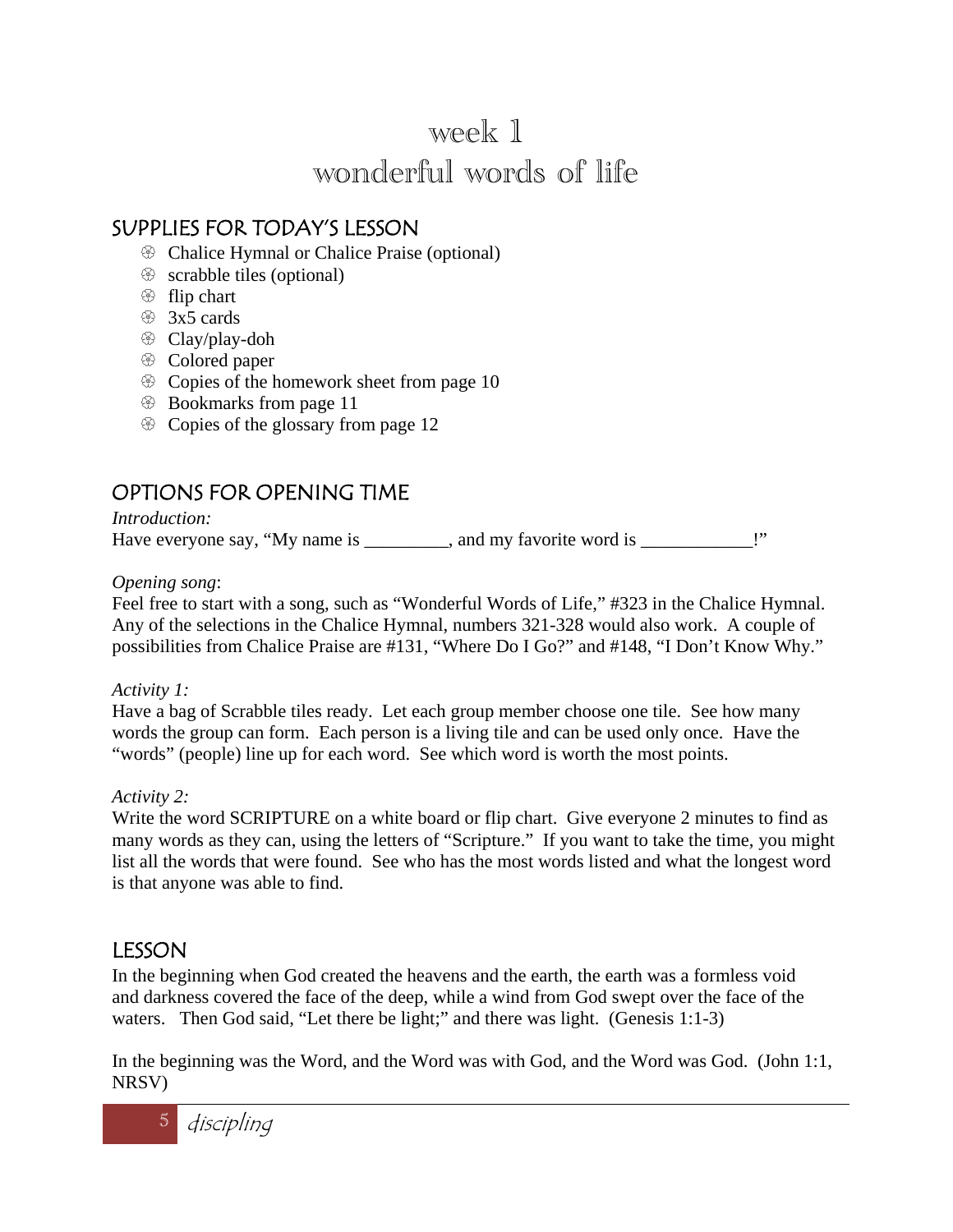The history of God and God's people is one of *word*s, words spoken and words heard. The gospel of John refers to Jesus as the Word. Words are as much a part of faith as God and people are. Yet words are often treacherous; the one speaking the word and the one hearing it may understand the word differently. When we listen in on those words that we find in the Bible, we can understand them differently, too.

#### **What words are we talking about and what makes them wonderful?**

(Give time for some answers and some speculation.)

A minister preached a funeral sermon and she started by saying, "For some people, a single word seems to sum up their being. For others, it takes volumes to even get a glimmer of who they are. Mrs. X was both kinds of people." This statement is strange but probably true of most people.

#### (Hand out the 3x5 cards.) **On the card you have been given, write the answer to the following questions, one answer on each side.**

- What word would you use to describe yourself? Recognizing that you could use volumes of words, pick just one.
- What word would you use to describe God?

#### **Share with the group your name. If you are comfortable doing so, share your word for yourself and why you chose that word.**

Throughout the Bible we find stories of people who asked things of God. Often the questions were asked because the one asking did not understand.

- Abraham asked God if God would destroy the cities of Sodom and Gomorrah if there were righteous people living there.
- Moses asked God if he, Moses, could see God's glory.
- Hannah poured out her heart to God, asking for a child.
- Samuel asked God which son of Jesse was to be king.
- Job asked God why God allows evil to befall good people while the wicked prosper.
- The prophets ask many questions including, why me?
- The letters of the New Testament are answers to questions posed by the churches of the first century.

Probably the most poignant question in the Bible is spoken by Jesus: "My God, my God, why have you forsaken me?" You will find the details that brought Jesus to the point of asking this question in Matthew 27, which is below, or in Mark 15:22ff.

*33* And when they came to a place called Golgotha (which means Place of a Skull), *34* they offered him wine to drink, mixed with gall; but when he tasted it, he would not drink it. *35* And when they had crucified him, they divided his clothes among themselves by casting lots; *36* then they sat down there and kept watch over him. 37 Over his head they put the charge against him, which read,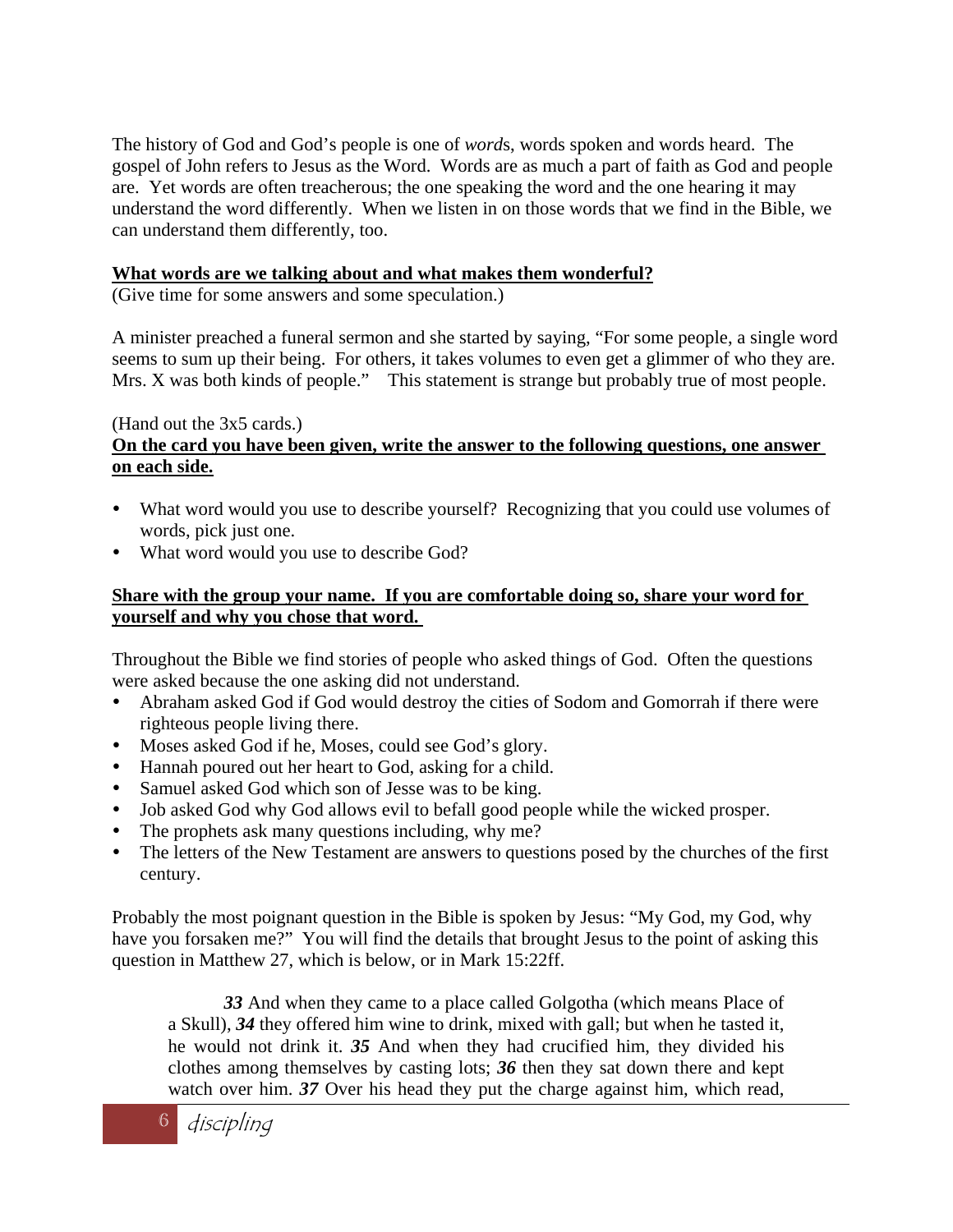"This is Jesus, the King of the Jews." *38* Then two bandits were crucified with him, one on his right and one on his left. *39* Those who passed by derided him, shaking their heads *40* and saying, "You who would destroy the temple and build it in three days, save yourself! If you are the Son of God, come down from the cross." *41* In the same way the chief priests also, along with the scribes and elders, were mocking him, saying, *42* "He saved others; he cannot save himself. He is the King of Israel; let him come down from the cross now, and we will believe in him. *43* He trusts in God; let God deliver him now, if he wants to; for he said, "I am God's Son.' " *44* The bandits who were crucified with him also taunted him in the same way. *45* From noon on, darkness came over the whole land until three in the afternoon. *46* And about three o'clock Jesus cried with a loud voice, "Eli, Eli, lema sabachthani?" that is, "My God, my God, why have you forsaken me?" *47* When some of the bystanders heard it, they said, "This man is calling for Elijah." *48* At once one of them ran and got a sponge, filled it with sour wine, put it on a stick, and gave it to him to drink. *49* But the others said, "Wait, let us see whether Elijah will come to save him."

*50* Then Jesus cried again with a loud voice and breathed his last. *51* At that moment the curtain of the temple was torn in two, from top to bottom. The earth shook, and the rocks were split. *52* The tombs also were opened, and many bodies of the saints who had fallen asleep were raised. *53* After his resurrection they came out of the tombs and entered the holy city and appeared to many. *54* Now when the centurion and those with him, who were keeping watch over Jesus, saw the earthquake and what took place, they were terrified and said, "Truly this man was God's Son!" *55* Many women were also there, looking on from a distance; they had followed Jesus from Galilee and had provided for him. *56* Among them were Mary Magdalene, and Mary the mother of James and Joseph, and the mother of the sons of Zebedee.

Jesus, by his question, has given us permission to question. We each have questions that we would like to have answered.

*I grew up in a very small town. I went to school in a two room school house until I was in sixth grade. Then I went to school at the "town" school twelve miles away in the county seat. I remember the day, place and even the people around at that moment when I first questioned God and recognized that there many ways to look at the world around us.*

*We were studying Earth Science and the topic of how long it took the earth to form came up. In my young life, I had never encountered any opinion other than the one found in Genesis 1. I don't recall ever discussing this with anyone but I believed that story explicitly. For me to get my head around the idea that it took the earth thousands, let alone millions, of years to form, was pretty near impossible.*

*I did what any 12 year old with a bent for science and math would do; I read my Bible and my science books and tried to figure out which one was reasonable. Neither my Bible nor my Science books could answer my questions to the extent that I could ignore*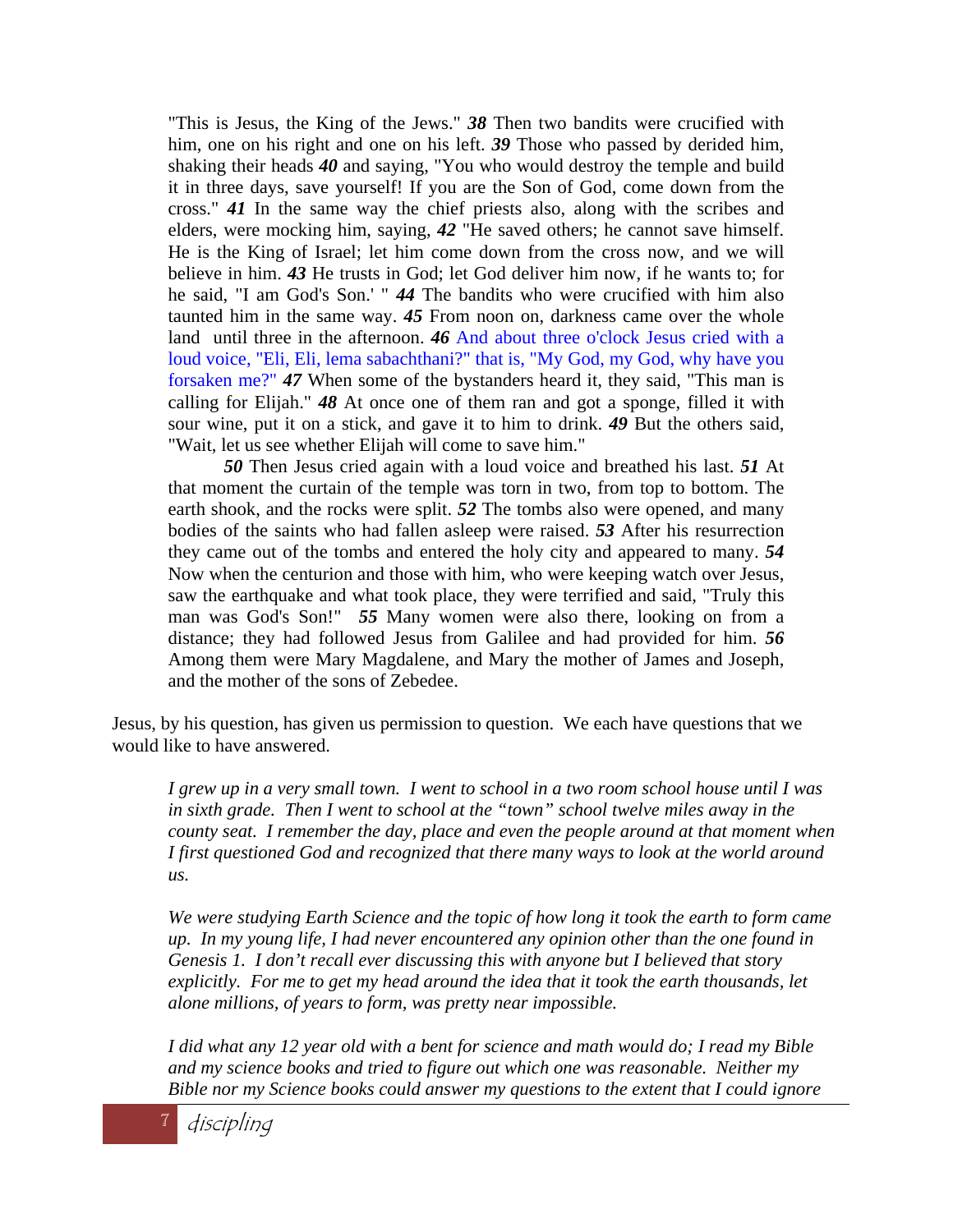*the other. When I was completely baffled, I went to the only person I knew who might be able to help.* 

*I asked my science teacher how he decided that science had the right answer. He gave me a very wise answer that I have still not completely sorted through; I still have questions that neither my science nor my seminary training have answered. He said something like, "I didn't choose. Science and the Bible are both right; they answer different questions."*

*I didn't understand so I continued to read both subjects and I started praying about it regularly. Some things have been answered but I have found peace with the questions that still need answering. Those questions relate both to the Bible but to science, as well. (Natalie Chamberlain, United Christian Church Fresno)*

Sometimes we're given the message that it's wrong to ask questions of God, because questions are a sign that we don't have enough faith. But if Jesus asked questions, and if many of the important figures in the Bible asked God questions—and hard questions!—then maybe that's an okay part of our journey of faith.

#### **Do you recall any big question you have had for God? Are you willing to share it with the group?**

(Let people know we're not looking for ANSWERS, just QUESTIONS, and it's okay for people not to have answers today at all.)

# SMALL GROUP TIME

(Divide into 3 or 6 small groups, depending on the size of your group, so that each group can rotate from station to station. If 3 groups, 3 stations; if 6 groups, set up 2 sets of each station.)

**What is something in your life (this could be in your personal life, family life, in the community or in the world) that causes you to question?** The questions may be directed toward others but they may also be directed toward God.

Set up at least three stations.

- **Example 3** Hands On: Make clay or Play Doh available to each group member. Ask them to make a depiction of the thing that is at the root of their question. After a few minutes, give each member of the group the opportunity to share. Be sure to allow the opportunity to not share, as well.
- **Story Telling:** Ask the members of this group to use the cards they wrote in the opening to talk about how the word they chose for themselves or the word they chose for God relates to a question in their life. Limit the time each is given and allow the speaker to speak without interruption. If time allows, group members can ask one another questions about the sharing.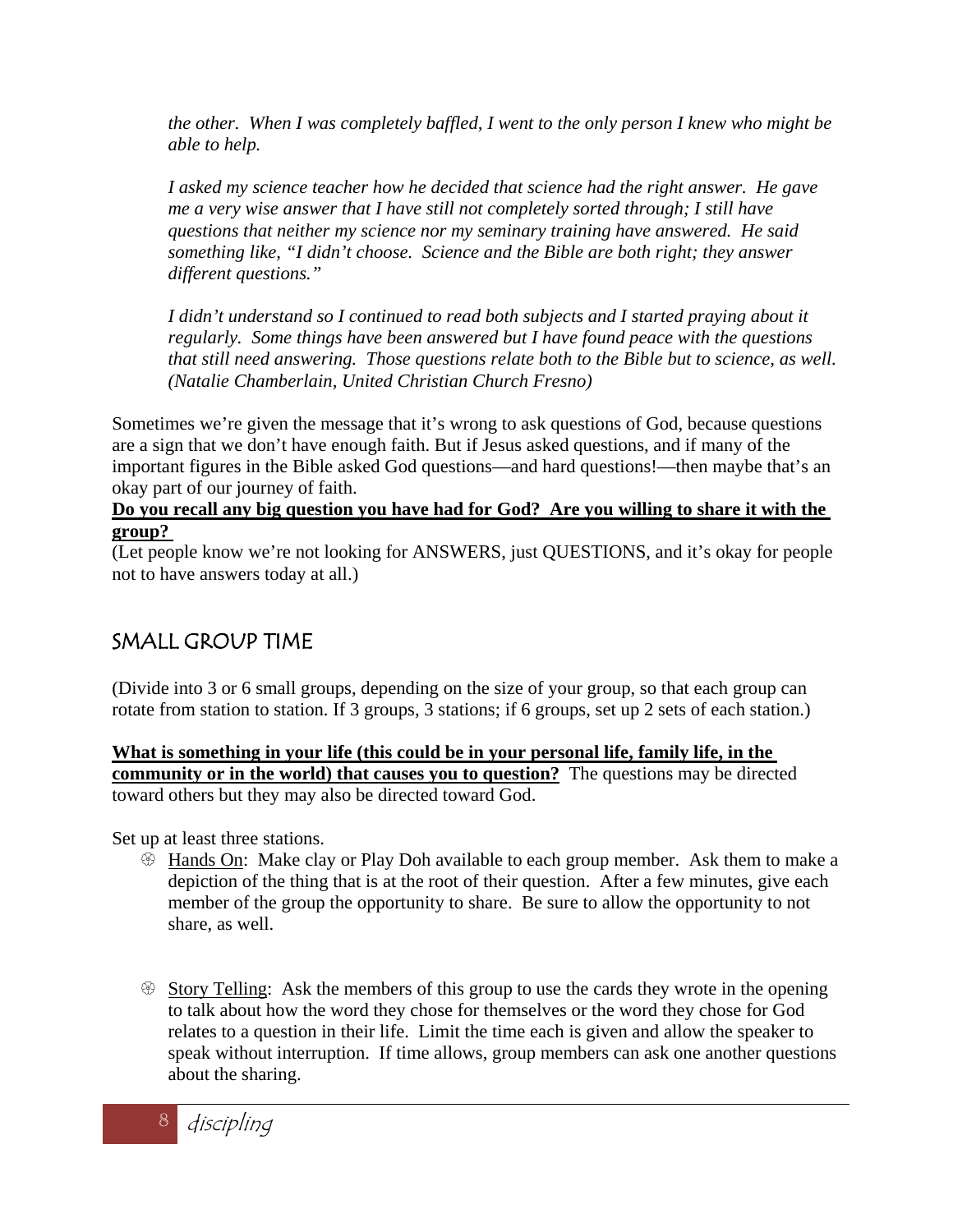**EXIMIO EXTERCH EXECUTE:** In this group you will need a flip chart, white board or similar means of making input visible to the group. Give each person some paper; you may want to have a variety of colors available. Ask each person to consider the question they would like to ask of God. Then present that question in form of a shape, a drawing, words, words made into a shape, anything that conveys the question for the person presenting it. Give each member a chance to put their question up and when all have done so, give the group a chance to discuss the exercise and/or the questions.

# CLOSING

(Gather everyone together.)

Questions are the product of an active mind. We have been created in the image of God and the questioning mind is part of our created being. Be grateful for the questions as well as the answers.

There is a homework assignment for next week. **Using this week's** *Scripture***, especially verses 50-56 or others not listed, think about how Jesus' question was answered. Does the answer or lack of answer matter to your understanding of Christianity?** Bring your insights to the group next week.

# Closing Prayer:

Before starting the prayer, ask everyone to take their card from the opening exercise and turn it to the side that has the word they have used to describe God. Tell the group that there will be a few seconds of silence and then they will have the chance to speak their word for God as a word of prayer.

- **Silence**
- Leader speak her/his word
- Give time for any who wish to speak their word to do so
- When there has been a couple of seconds of silence close with:

"Gracious God. We thank you for your presence and your answers to our questions. We thank you also for the questions and for the faith to seek their answers. Guide us now and always in this process. Amen."

OR use a prayer of your own.

Gift for the week: Offer everyone a bookmark from copies made from page 11. Invite people to read it before praying each evening this week.

Hand out copies of glossary. Invite people to adjust definitions and add words they'd like to define during this series.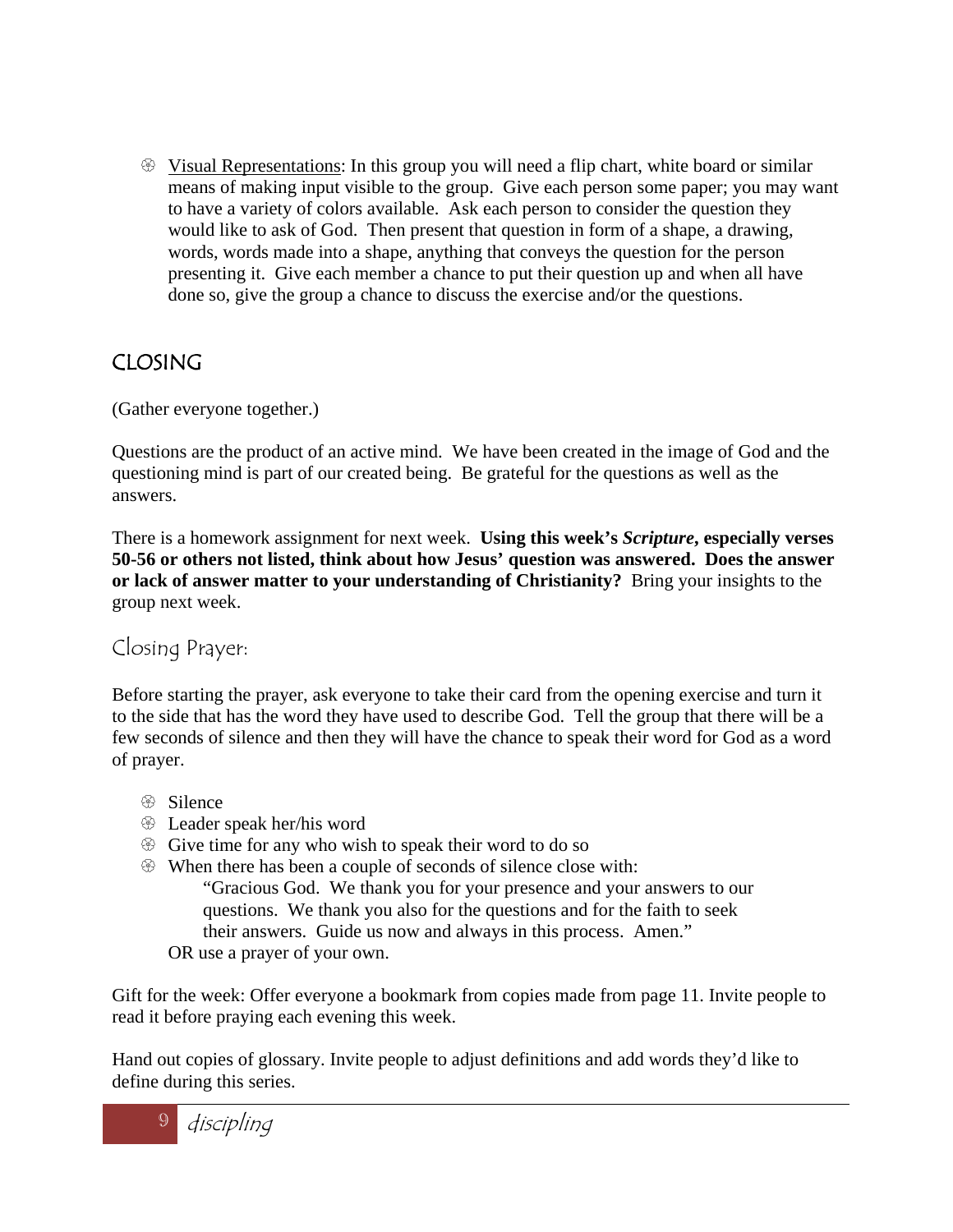# discipling homework, week one: Matthew 27

*46* And about three o'clock Jesus cried with a loud voice, "Eli, Eli, lema sabachthani?" that is, "My God, my God, why have you forsaken me?"… *50* Then Jesus cried again with a loud voice and breathed his last. *51* At that moment the curtain of the temple was torn in two, from top to bottom. The earth shook, and the rocks were split. *52* The tombs also were opened, and many bodies of the saints who had fallen asleep were raised. *53* After his resurrection they came out of the tombs and entered the holy city and appeared to many. *54* Now when the centurion and those with him, who were keeping watch over Jesus, saw the earthquake and what took place, they were terrified and said, "Truly this man was God's Son!"

#### **Does the answer or lack of answer matter to your understanding of Christianity?**

# discipling homework, week one: Matthew 27

*46* And about three o'clock Jesus cried with a loud voice, "Eli, Eli, lema sabachthani?" that is, "My God, my God, why have you forsaken me?"… *50* Then Jesus cried again with a loud voice and breathed his last. *51* At that moment the curtain of the temple was torn in two, from top to bottom. The earth shook, and the rocks were split. *52* The tombs also were opened, and many bodies of the saints who had fallen asleep were raised. *53* After his resurrection they came out of the tombs and entered the holy city and appeared to many. *54* Now when the centurion and those with him, who were keeping watch over Jesus, saw the earthquake and what took place, they were terrified and said, "Truly this man was God's Son!"

#### **Does the answer or lack of answer matter to your understanding of Christianity?**

# discipling homework, week one: Matthew 27

*46* And about three o'clock Jesus cried with a loud voice, "Eli, Eli, lema sabachthani?" that is, "My God, my God, why have you forsaken me?"… *50* Then Jesus cried again with a loud voice and breathed his last. *51* At that moment the curtain of the temple was torn in two, from top to bottom. The earth shook, and the rocks were split. *52* The tombs also were opened, and many bodies of the saints who had fallen asleep were raised. *53* After his resurrection they came out of the tombs and entered the holy city and appeared to many. *54* Now when the centurion and those with him, who were keeping watch over Jesus, saw the earthquake and what took place, they were terrified and said, "Truly this man was God's Son!"

#### **Does the answer or lack of answer matter to your understanding of Christianity?**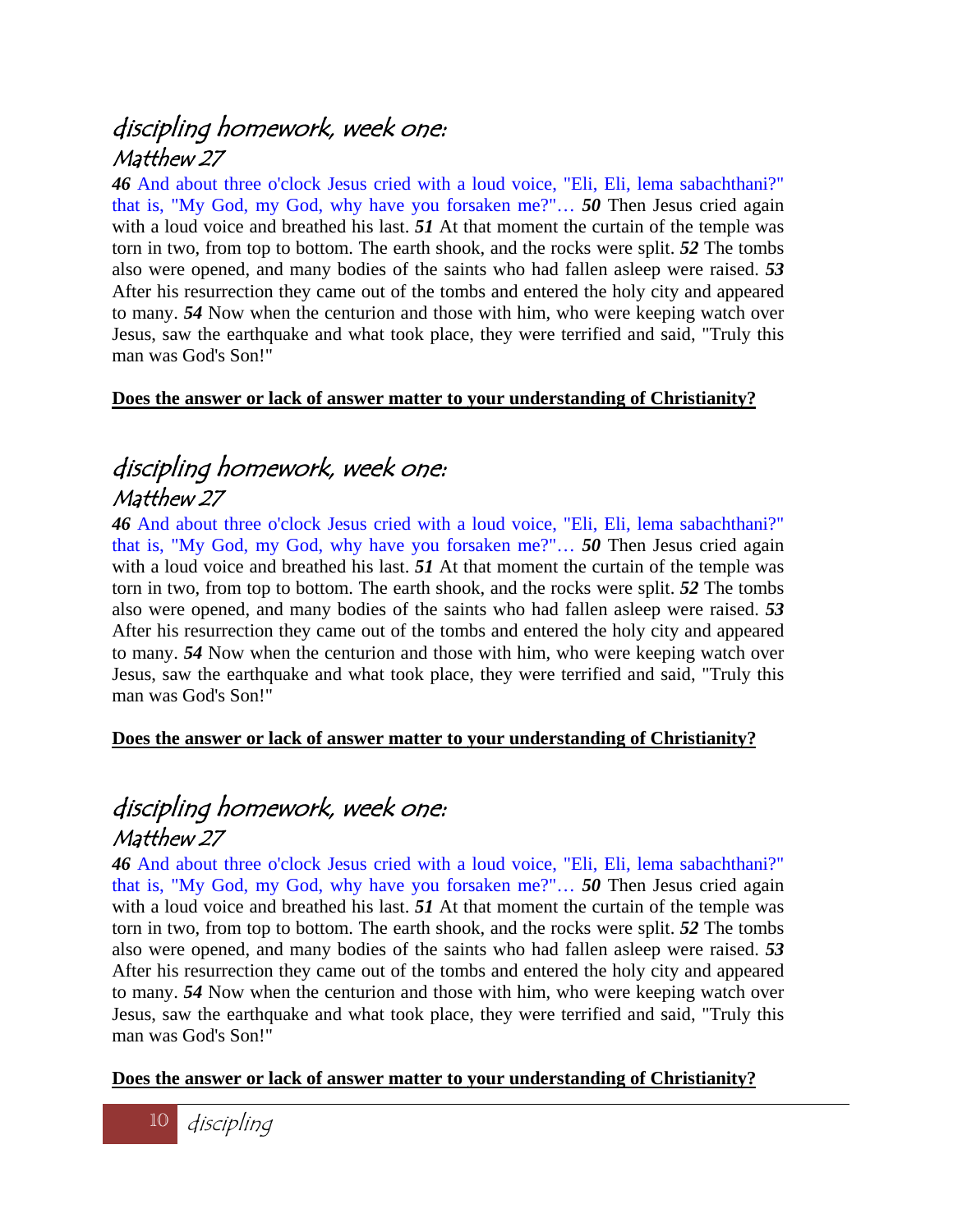Letters to a Young Poet *Letters to a Young Poet* Rainer Maria Rilke *Rainer Maria Rilke,*  themselves, like lockec themselves, like locked will gradually, without question. everything. At present your heart. Try to love your heart. Try to love will gradually, without everything. At present language. Do not now yourself experiencing them. It is a question given to you because language. Do not now rooms and like books yourself experiencing even noticing it, find you need to live the them. It is a question given to you because look for the answers. rooms and like books They cannot now be look for the answers. remains unsolved in even noticing it, find They cannot now be written in a foreign you need to live the remains unsolved in Have patience with written in a foreign the answer, some you could not live Have patience with the answer, some you could not live of experiencing everything that of experiencing everything that the questions the questions distant day. distant day. Perhaps you

> Letters to a Young Poet *Letters to a Young Poet* Rainer Maria Rilke, *Rainer Maria Rilke,*  themselves, like locked themselves, like locked will gradually, without question. Perhaps you everything. At present your heart. Try to love your heart. Try to love will gradually, without question. Perhaps you everything. At present given to you because language. Do not now yourself experiencing yourself experiencing even noticing it, find them. It is a question them. It is a question look for the answers language. Do not now rooms and like books given to you because look for the answers. rooms and like books even noticing it, find you need to live the They cannot now be you need to live the They cannot now be written in a foreign remains unsolved in remains unsolved in Have patience with written in a foreign you could not live Have patience with the answer, some the answer, some you could not live of experiencing everything that of experiencing everything that the questions the questions distant day. distant day.

Letters to a Young Poet *Letters to a Young Poet Rainer Maria Rilke,* Rainer Maria Rilke themselves, like locked everything. At present themselves, like lockec your heart. Try to love your heart. Try to love yourself experiencing will gradually, without will gradually, without question. Perhaps you question. Perhaps you everything. At present given to you because language. Do not now them. It is a question language. Do not now yourself experiencing even noticing it, find them. It is a question given to you because look for the answers rooms and like books rooms and like books even noticing it, find you need to live the They cannot now be look for the answers. remains unsolved in you need to live the They cannot now be written in a foreign remains unsolved in Have patience with written in a foreign Have patience with the answer, some you could not live the answer, some you could not live of experiencing everything that of experiencing everything that the questions the questions distant day. distant day.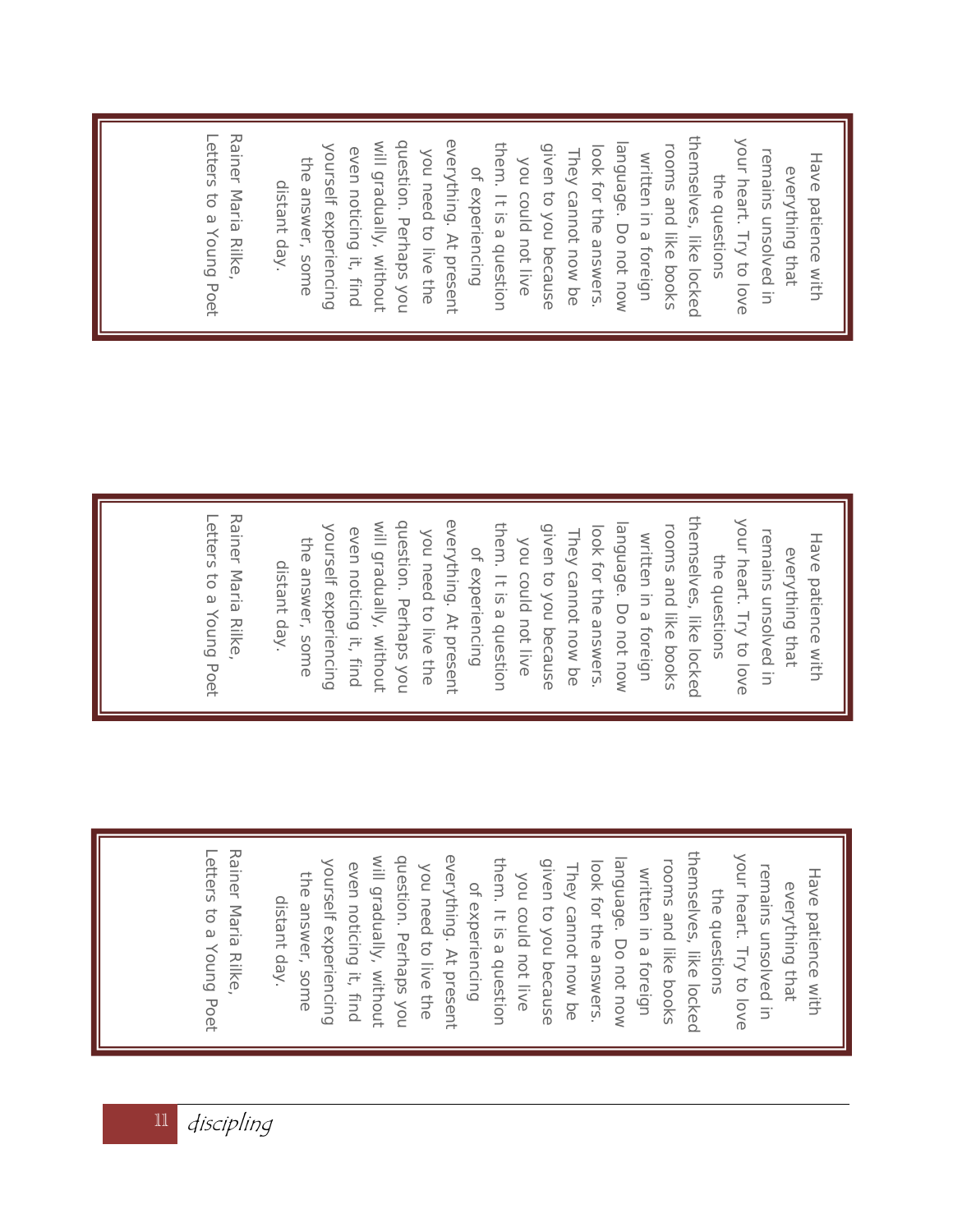# Glossary

Faith (noun): According to Hebrews 11:1 "Now faith is the assurance of things hoped for, the conviction of things not seen."; belief that requires a lived response

Gospel (noun): Good news; in the New Testament the first four books are called Gospels and are the stories of Jesus' life, death, and resurrection as told with the intent of fostering faith; the offer of life in Jesus

Scripture (proper noun): any sacred writing that holds authority for those adhering to it; in Christianity, the Bible is Scripture;

Theology (noun): literally means God talk, the study of God and religious ideas; simply how we talk and think about God

Word (noun): (1) proper noun used to refer to Jesus, (2) proper noun used to refer to the Bible, (3) used, especially in the Hebrew Bible (Old Testament) to refer to prophecy.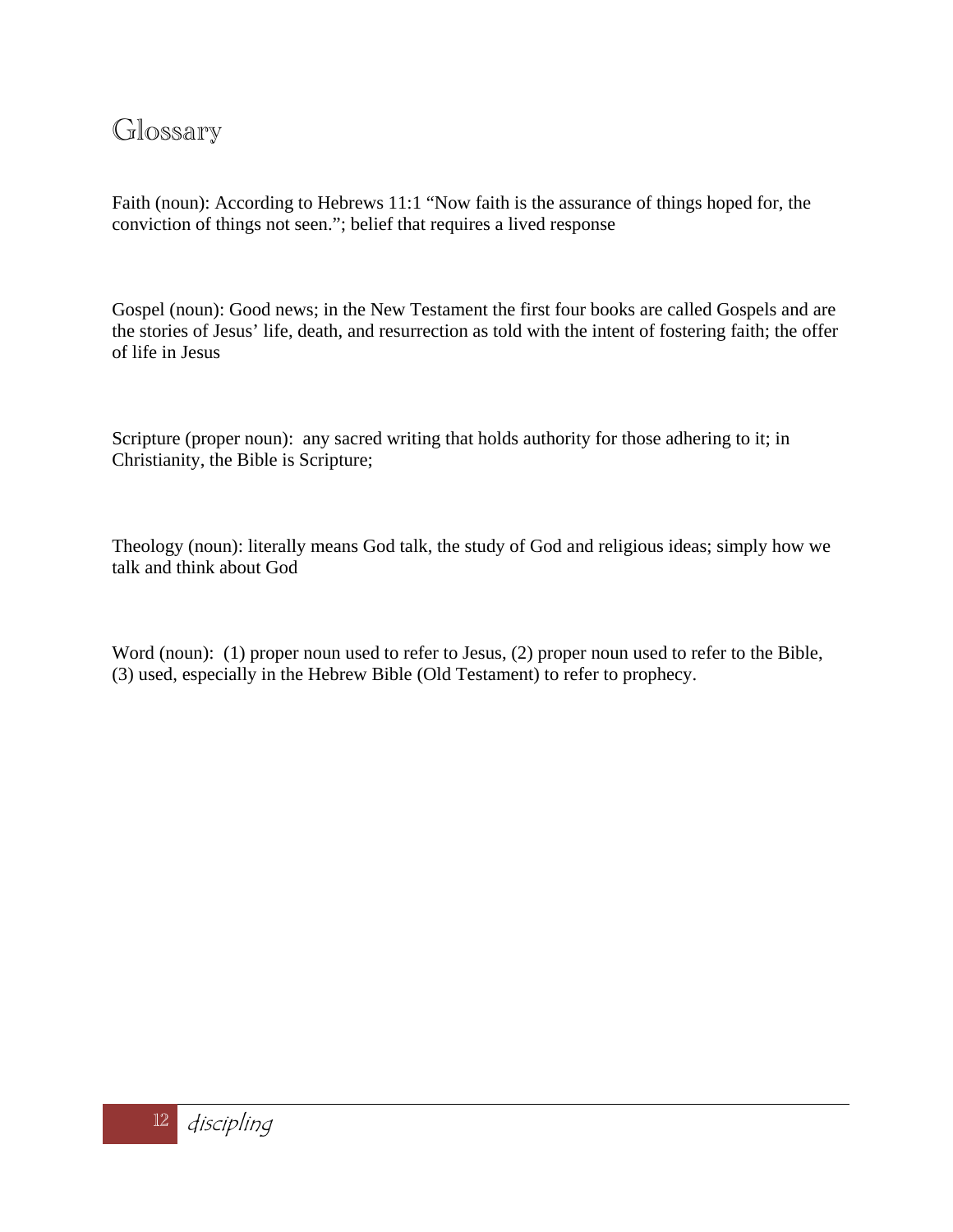# week two why bother with christianity?

# Supplies:

- TV and DVD player
- Copy of the film "Unbreakable," "City Slickers," or "The Jerk" (preview the film to determine which clip you'd like to use)
- Big sheets of paper and a large number of markers (enough for several colors for small groups to use)
- Ziplock bags with one mustard seed in each—enough for the whole group (you can find mustard seeds in the spice section of the grocery store). You can take a magic marker and write on each bag: Matthew 13: 31-32.
- Copies of the homework at the end of this lesson.

# Optional opening:

- Invite people to share their reflections about last week's homework: Did they think Jesus' question got answered? Is that important to their faith or their relationship with God? Or did the quote on the bookmark help them reflect on their faith journey? Allow 5 minutes for sharing.
- Ask if people altered the definitions from the glossary last week. Invite them to pull it out and write down any words they hear today to add definitions. (For example, the "churchy" word sin shows up.)
- Light a candle. Ask people what that light symbolizes to them, if anything. Ask them where they would like to see light in their lives, this church, this community or the world this day.

# **MESSAGE**

*[Ask people how long they've been Christian, reminding people it's okay to be in this group and have been a Christian for 100 years or not to consider themselves a Christian at all right now.]*

This may be a shock to some of us who have grown up in the church, and it may seem really obvious to others of us: you don't have to be a Christian. Most people aren't, and they seem to be doing OK. Many people have been deeply wounded by Christianity, and the very thought of going to church makes them (or us) uncomfortable. Throughout history millions have been oppressed and killed in the name of Christ. Some people even say that the sun is setting on Christianity as a religion. We live in a new age, and new spiritualities are emerging to fit a new era in human history.

So why in the world would anyone want to be a Christian? In the old days you didn't really have a choice, it was either become a Christian or risk burning in hell! Today, three-fourths of Americans do not believe that you have to be Christian to be saved, and that includes a majority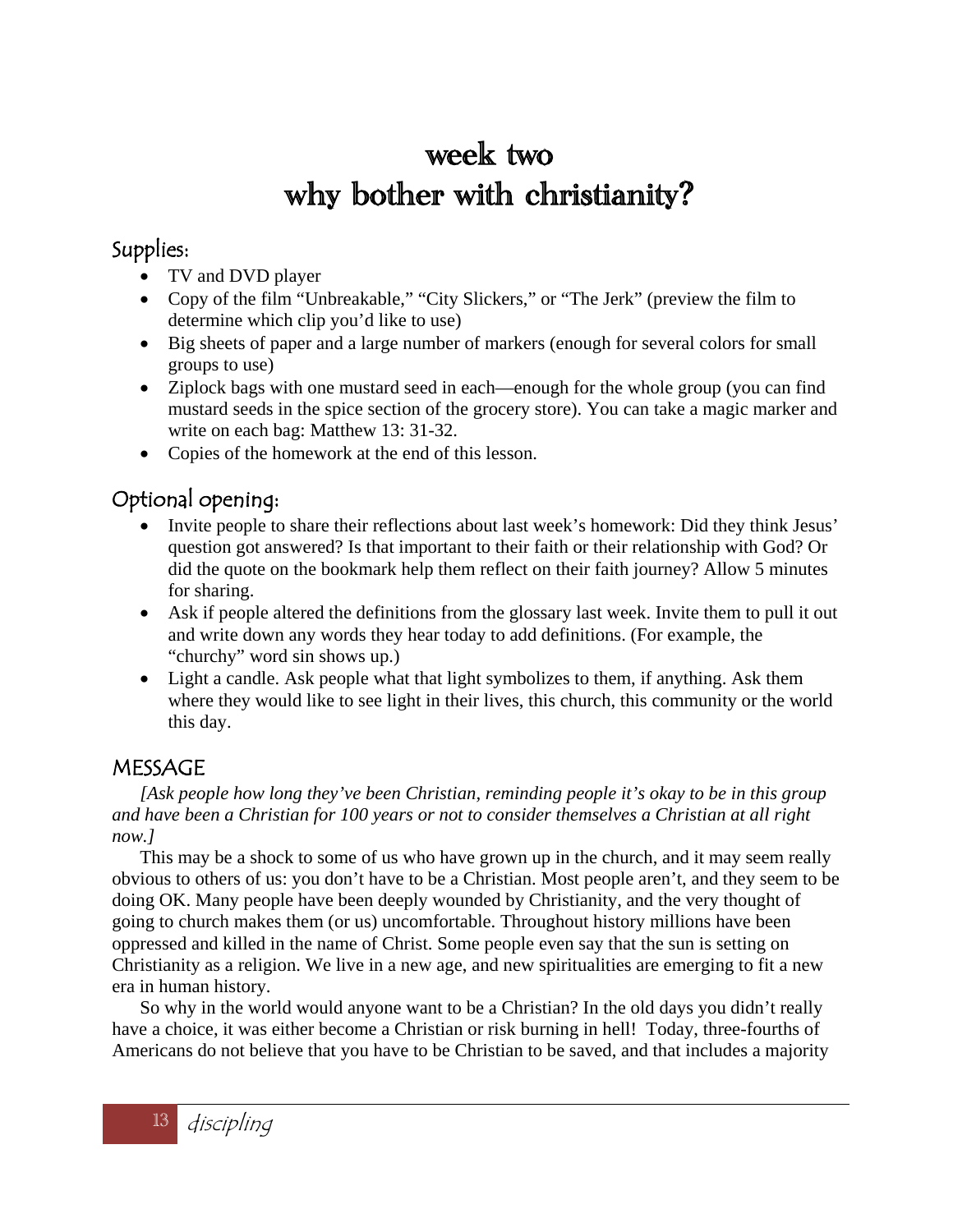of conservative evangelical Christians.<sup>[1](#page-13-0)</sup> A song by folk singer Iris Dement sums up the attitude of many:

But I choose to let the mystery be. $2^2$  $2^2$ Some say they're goin' to a place called Glory and I ain't saying it ain't a fact. But I've heard that I'm on the road to purgatory and I don't like the sound of that. Well, I believe in love and I live my life accordingly.

# Discussion Questions (choose just a few)

- Think of some Christians you know. Why do think they choose to be Christians?
- Have you been wounded by the church? Can you talk about it? (You don't have to, but sometimes it helps.)
- Do you think Christianity is the only true religion?
- Do you practice some spiritual traditions other than Christian?
- Do you worry about what will happen when you die?
- What do you worry about?
- Why are you here at this meeting? Really?
- What do you think Christian faith might have to offer you?

*There's a hole in the world tonight, There's a cloud of fear and sorrow, There's a hole in the world tonight, Don't let there be a hole in the world tomorrow. (The Eagles)*

#### *[Show a clip from the film Unbreakable :*

*Unbreakable has a number of excellent scenes dealing with how empty one feels without "meaning and purpose". This emptiness (or "sadness" in the film) could also come from sin and separation from God. On the DVD, you can trace this theme of sadness Bruce Willis' character feels (and how, after he does what he's "supposed to be doing", it goes away) in the following scenes (I've also included the time into the movie):*

*ch. 7 (0.31.40-0.32.10) ch. 17 (1.02.50-1.03.35)*

*ch. 22 (1.17.33-1.18.30)*

- *ch. 23 (1.22.15-1.33.34)*
- *ch. 27 (1.37.44-1.38.44) [3](#page-13-2)*

*or City Slickers : Billy Crystal speaks at son's school. Disillusioned with life.*

<span id="page-13-0"></span><sup>&</sup>lt;sup>1</sup> Neela Banerjee, "Survey Shows U.S. Religious Tolerance", *NY Times*, June 24, 2008, http://www.nytimes.com/2008/06/24/us/24religion.html?  $r=1$ &scp=9&sq=&st=nyt

<span id="page-13-1"></span><sup>2</sup> Iris Dement, "Let the Mystery Be" from the album *Infamous Angel,* <sup>3</sup> http://www.textweek.com/movies/disillusionment.htm

<span id="page-13-2"></span>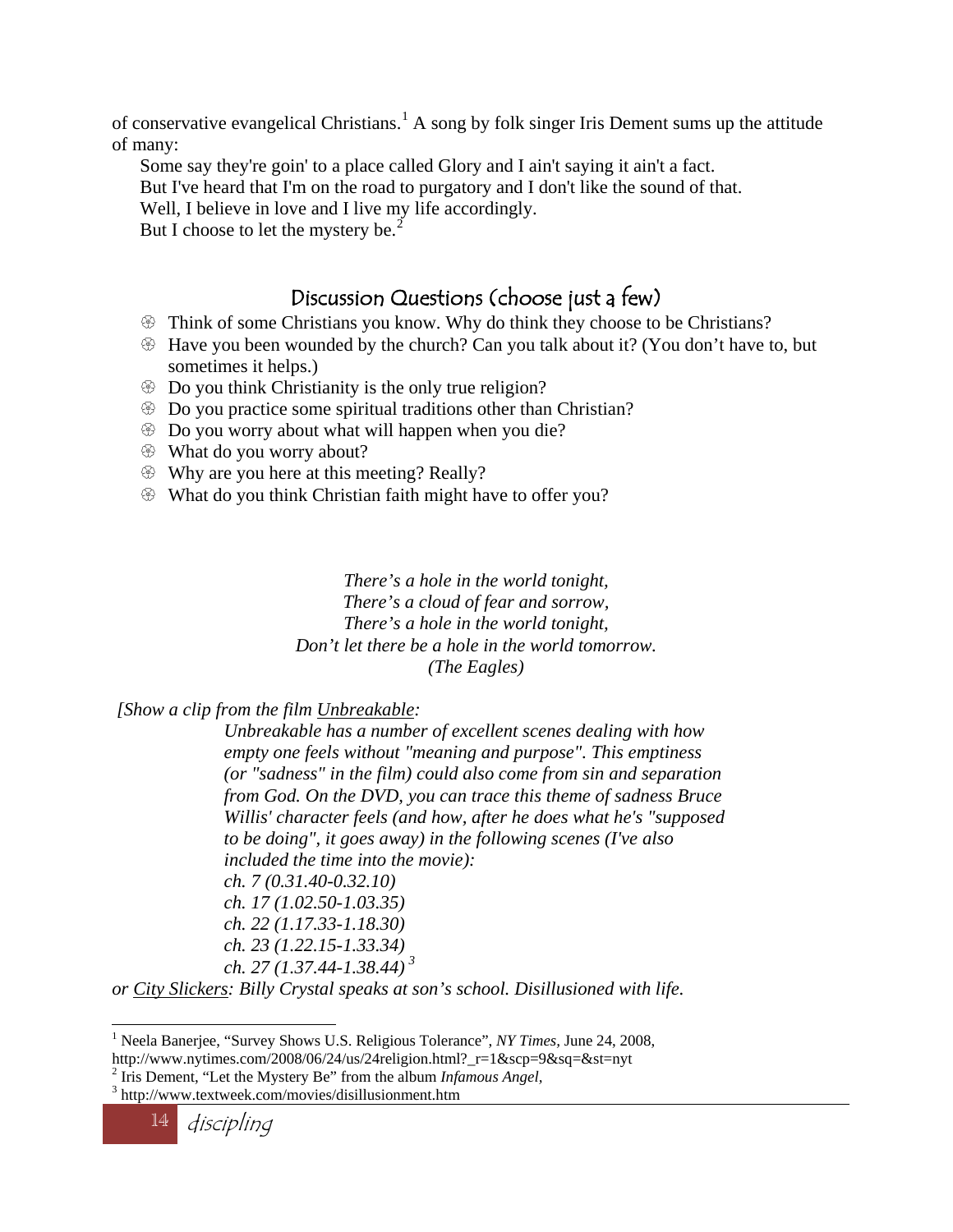*Start cue: "As Danny said..." End cue: "Any questions?"*

*or The Jerk: Toward the end of the movie the main character has lost everything that is important to him. He feels a failure and is in his home announcing that "I don't need you!" and preparing to leave. But before he leaves he starts a litany of sorts. "I don't need anything ... except this ashtray (picks up ashtray). I don't need anything except this ashtray and this remote (adds the remote)." He continues like this until his arms are full of useless things. It is a vision of utter hopelessness and he is reaching for something to hold onto and finding all the wrong things. I will often ask people, "what would you pick up if you lost all hope?" It leads into some more meaningful reflections. [4](#page-14-0)*

*Have a few moments to discuss the film clip, whether people know what it feels like to experience that emptiness, whether they've experienced it in the past or are experiencing it now.]*

In the Christian way of talking about it, humankind lives in a fallen state. We call it sin. But sin means more than that we do dumb things – though we all do. Sin is a broken relationship with God, and that is part of the reality within which we live our lives. It's sort of like the difference between a disease and it's symptoms; we may not be sneezing right now, but we may still have a cold. In a similar way, our world exists in a state of sin, whether or not we are committing a sin right now. Something is wrong, there is a hole in our souls.

Of course, life is also beautiful. The laughter of a child, the heart stopping beauty of the sun setting over the ocean, and the kindness of a stranger all remind us that there are many, many moments when life is good, and sweet, and well worth living. Still, it's hard to avoid the reality of suffering and pain. Something inside of us cries out with Simon, "Man, the world ain't supposed to work like this…Everything is supposed to be different than the way it is."

# Discussion Questions

- Is there is a hole in the world?
- What sense do you make of the suffering of life?
- Have you ever thought of "sin" as "a broken relationship with God?" Does that change the way you approach the idea of sin at all? Does it make sense with your lived experience?
- Is there a hole in your world that you would like to share?

# "But What About Jesus?"

Maybe Christianity has its problems, but what are you going to do about Jesus? Who was this guy really? Do you sometimes suspect that if you could just understand Jesus a little bit better, it might make a big difference in your life? What was Jesus really up to? The next two weeks will really delve into this question, but as a brief introduction, you might say that the title and the subject of all Jesus' sermons was, "The Kingdom of Heaven Has Come Near." Matthew says,

<span id="page-14-0"></span> <sup>4</sup> http://www.textweek.com/movies/disillusionment.htm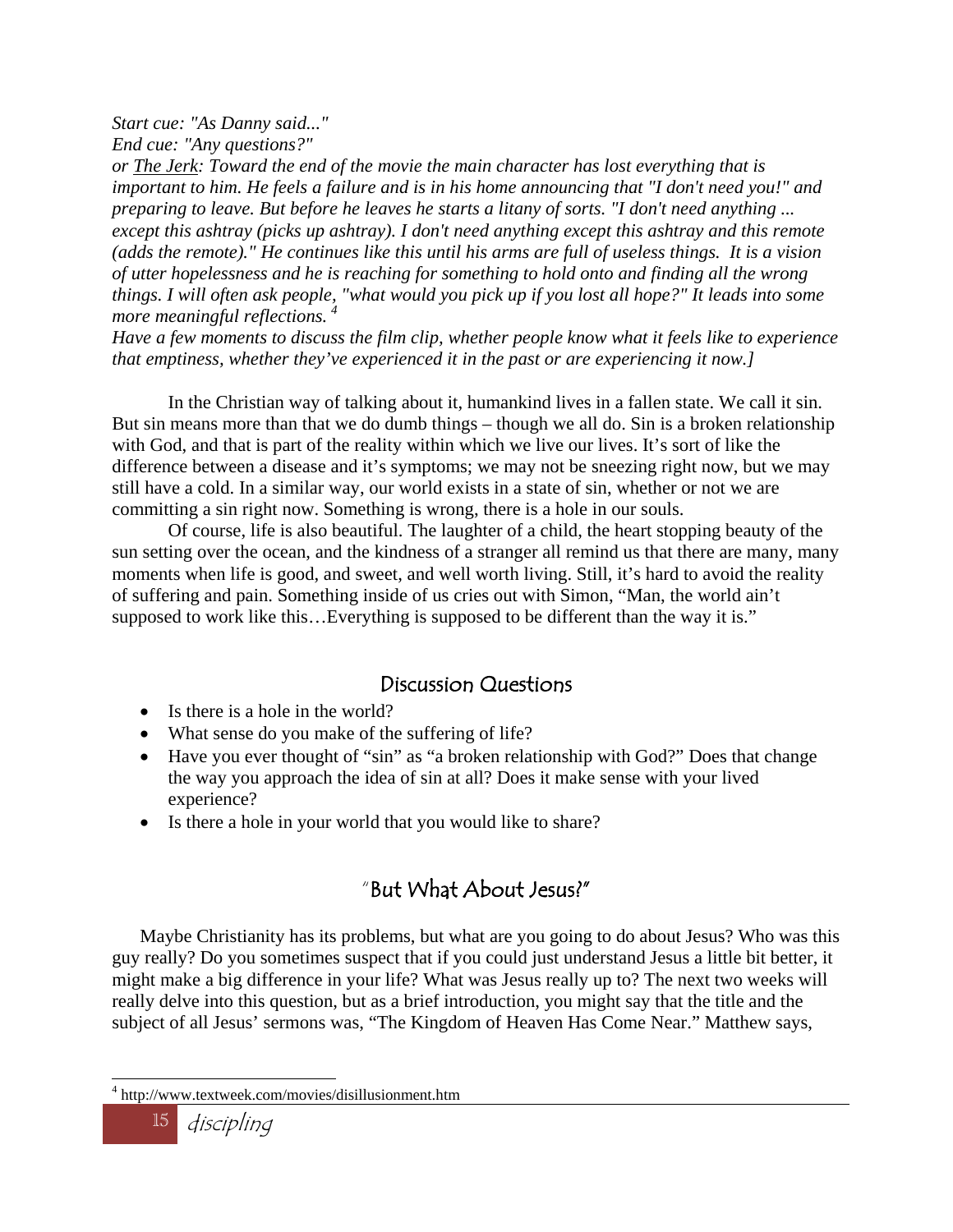"From that time Jesus began to proclaim, 'Repent, for the kingdom of heaven has come near.'"[5](#page-15-0) Jesus brought the same message to every city, to every town, to every mountainside where he spoke In fact he used the word "kingdom" over 100 times in the four gospels.

*[Pull out the paper and markers and have the group break into smaller groups. Have them draw actual images of things they imagine when they hear the phrase "Kingdom of heaven." Have them come back together and share the images, and where those images come from.]*

The meaning of the word "kingdom" is often misunderstood. For some people the word 'kingdom" brings to mind the image of a strong man (never a woman) who ruthlessly craves power and rules over others with a sword and the constant threat of violence. But in Jesus' kingdom, the least and the poorest are the aristocrats, women are treated as equals, leaders wash the feet of those they lead, violence is met with grace and forgiveness. Jesus, the King of God's Kingdom, does not rule over us with threats of violence, he endures all the violence of humanity and forgives us for it. His throne is the cross.

If the word "kingdom" bothers you, feel free to substitute Dr. Martin Luther King Jr.'s phrase "the beloved community", or Archbishop Desmond Tutu's image of "God's Dream." Or just say "God's world" wherever you see the word kingdom and you're getting the idea.

For most of my life I thought that heaven meant that place where you hope to go when you die, if you're lucky. Heaven was someday, far away. But that's not what Jesus meant. Jesus said, "The kingdom of heaven has come near."<sup>[6](#page-15-1)</sup> Some good translators think Jesus even said, "the kingdom of God is within you."[7](#page-15-2) To be fair, the kingdom is not *fully* here, not yet. There is still plenty of suffering, plenty of injustice. There is still a hole in the world. We still wait for that day when God "...will wipe every tear from their eyes. Death will be no more; mourning and crying and pain will be no more, for the first things have passed away."[8](#page-15-3) But the kingdom was planted in our world two thousand years ago, and it has been silently growing ever since. It is both now, and not yet. To follow Jesus is to live in the kingdom now, and wait eagerly for it's full realization in glory.

B.B. King sings, "There must be a better world somewhere." What if the kingdom of Jesus is really here, right now, all around us, sort of like a science-fiction movie about a parallel universe? What if heaven is hiding in plain view? Jesus described it like this:

"The kingdom of heaven is like a mustard seed that someone took and sowed in his field; it is the smallest of all the seeds, but when it has grown it is the greatest of shrubs and becomes a tree, so that the birds of the air come and make nests in its branches."<sup>[9](#page-15-4)</sup>

Imagine a world where the hungry are fed, the poor have enough, the homeless are given shelter. Imagine a world where everyone who is sick can find healing, and everyone who grieves finds comfort. Imagine a world where all God's children are given compassion, forgiveness, and respect, where everyone is treated fairly and all wrongs are righted. Imagine a world at peace.

Archbishop Desmond Tutu says it this way:

"I have a dream," God says. "Please help Me to realize it. It is a dream of a world whose

<span id="page-15-4"></span><sup>&</sup>lt;sup>9</sup> Matthew 13.31-32 NRSV



<span id="page-15-0"></span> <sup>5</sup> Matthew 4.17 NRSV

<span id="page-15-1"></span> $^6$  Matthew 10.7 NRSV

<span id="page-15-2"></span> $7$  Luke 17.21 NIV among others

<span id="page-15-3"></span><sup>8</sup> Revelation 21.4 NRSV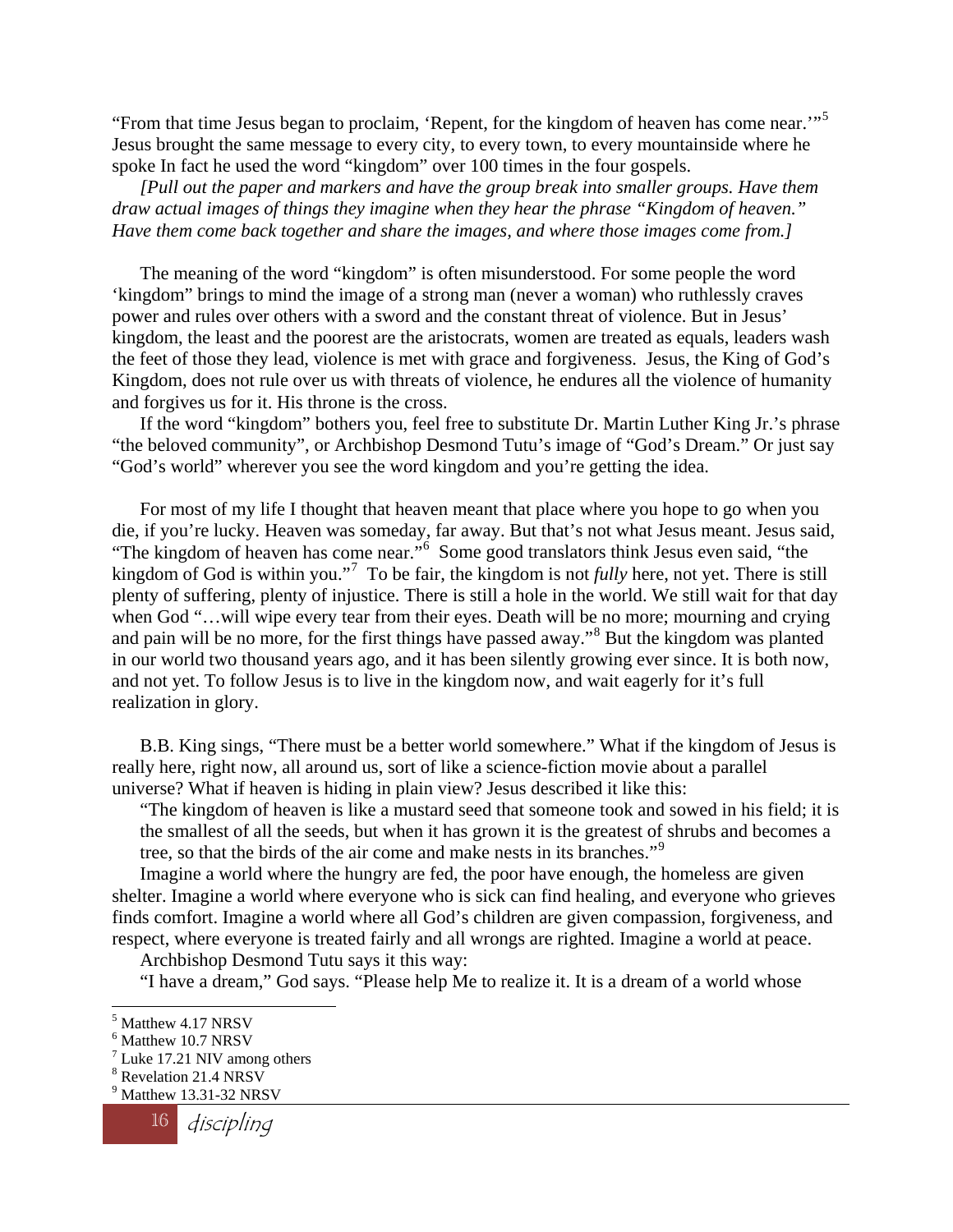ugliness and squalor and poverty, its war and hostility, its greed and harsh competitiveness, its alienation and disharmony are changed into their glorious counterparts, when there will be more laughter, joy and peace, where there will be justice and goodness and compassion and love and caring and sharing. I have a dream that swords will be beaten into plowshares and spears into pruning hooks, that My children will know that they are members of one family, the human family, God's family, My family."<sup>[10](#page-16-0)</sup>

Wow! Don't you want to be a part of that dream? Don't you want to live in that world? Don't you want to be friends with that Jesus? Haven't you always been homesick for a home you've never really seen? What if…just what if…that world really exists? What if you could go there right now?

*[Draw the picture of the kingdom of heaven again, this time as a large group. Have people shout out things that should show up in the picture, and have someone draw those things up there—this time, they might include a hospital or a food pantry or people of different races together, people taking care of the earth, etc. etc.]*

In this study, in this series of conversations, I invite you to be fearlessly honest. Be honest with yourself. Be honest with those around you. Be honest with God. You don't have to be a Christian. It's your choice. I just want to invite you to consider this guy Jesus. Spend a few weeks getting to know him. Be honest with him, and listen to him, see what he has to say. Take the teachings of Jesus for a test drive. Take this weird idea of the kingdom for a test drive. You don't have to buy the whole thing. Just check it out. And let God know what you think.

# Discussion Questions

- Do you think there is a better world somewhere else?
- Do you connect with the idea of being homesick for a home you've never really seen?
- Do you think the world could be better? What would it take?

#### Closing

Give each person a baggie with a mustard seed in it as their take-home gift to reflect on during their prayers each night this week. Invite them to look at it and wonder what kind of kingdom can grow out of a little bit of effort together.

Hand them their homework assignment for next week.

Join hands—have each person mention something they're struggling with and then have the person to their left pray for God's presence in the midst of that struggle.

<span id="page-16-0"></span> <sup>10</sup> Desmond Tutu, with Douglas Abrams, *God Has a Dream*, NY, Doubleday: 2004, pp. 19-20.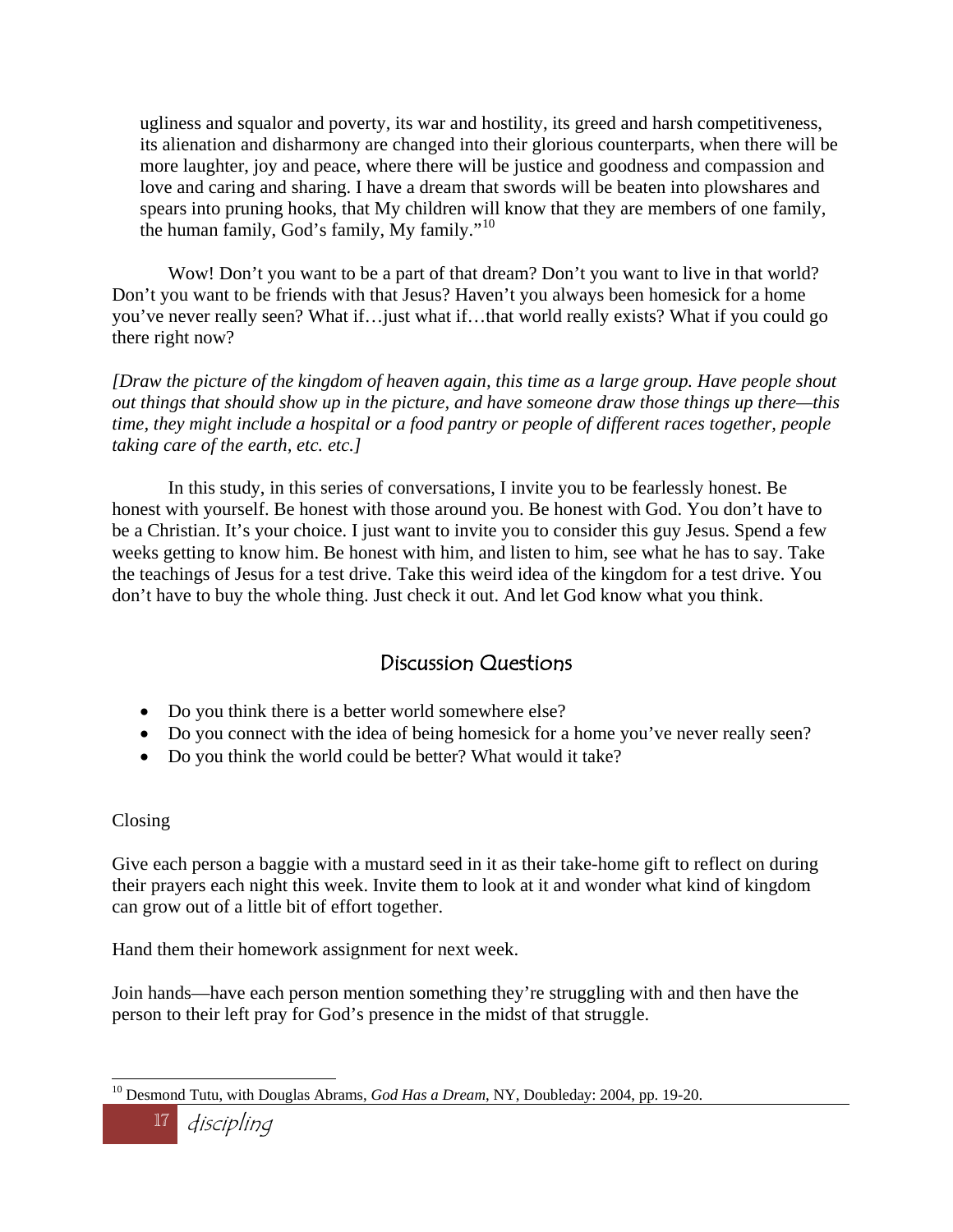### discipling week two homework:

"I have a dream," God says. "Please help Me to realize it. It is a dream of a world whose ugliness and squalor and poverty, its war and hostility, its greed and harsh competitiveness, its alienation and disharmony are changed into their glorious counterparts, when there will be more laughter, joy and peace, where there will be justice and goodness and compassion and love and caring and sharing. I have a dream that swords will be beaten into plowshares and spears into pruning hooks, that My children will know that they are members of one family, the human family, God's family, My family."

--Archbishop Desmond Tutu

Look around for places where you see this kind of world. Look for places you see people creating this world. How does it make you feel? Does it make you feel less "homesick" for meaning? Does it make you want to be a part of something bigger? Does it have any connection to your idea of "the kingdom of God" or being Christian?

## discipling week two homework:

"I have a dream," God says. "Please help Me to realize it. It is a dream of a world whose ugliness and squalor and poverty, its war and hostility, its greed and harsh competitiveness, its alienation and disharmony are changed into their glorious counterparts, when there will be more laughter, joy and peace, where there will be justice and goodness and compassion and love and caring and sharing. I have a dream that swords will be beaten into plowshares and spears into pruning hooks, that My children will know that they are members of one family, the human family, God's family, My family."

--Archbishop Desmond Tutu

Look around for places where you see this kind of world. Look for places you see people creating this world. How does it make you feel? Does it make you feel less "homesick" for meaning? Does it make you want to be a part of something bigger? Does it have any connection to your idea of "the kingdom of God" or being Christian?

## discipling week two homework:

"I have a dream," God says. "Please help Me to realize it. It is a dream of a world whose ugliness and squalor and poverty, its war and hostility, its greed and harsh competitiveness, its alienation and disharmony are changed into their glorious counterparts, when there will be more laughter, joy and peace, where there will be justice and goodness and compassion and love and caring and sharing. I have a dream that swords will be beaten into plowshares and spears into pruning hooks, that My children will know that they are members of one family, the human family, God's family, My family."

--Archbishop Desmond Tutu

Look around for places where you see this kind of world. Look for places you see people creating this world. How does it make you feel? Does it make you feel less "homesick" for meaning? Does it make you want to be a part of something bigger? Does it have any connection to your idea of "the kingdom of God" or being Christian?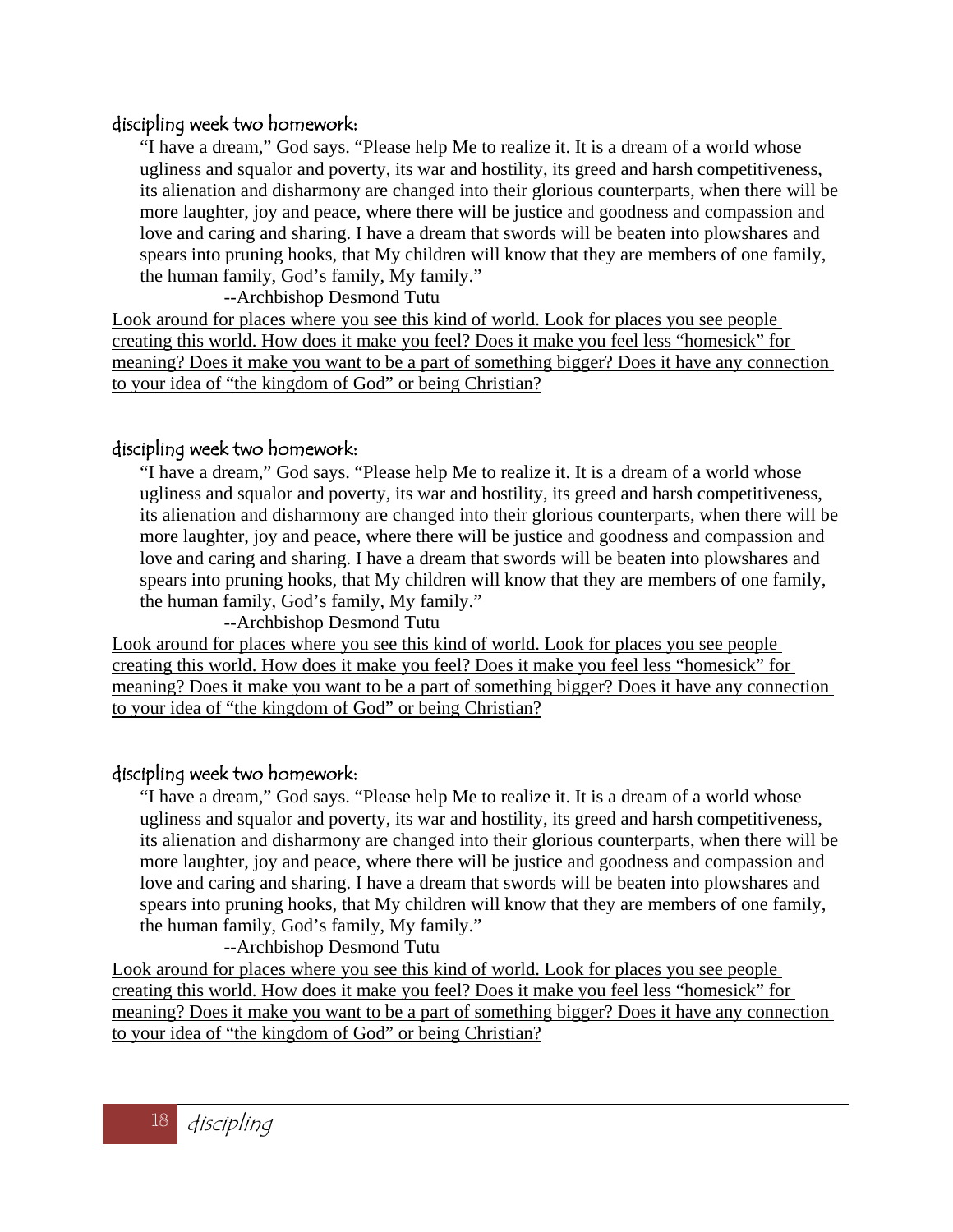# week three where do i belong?

### Supplies:

- $\bullet$  3x5 cards
- Flip chart
- **Copies of "talk about where you belong" (page 21)**
- **Copies of homework (page 23)**
- **Two large containers, one labeled "God Jar" and one labeled "Bank."**
- **Scraps of paper for people to write on.**
- **Small plastic containers (two for each participant, one labeled "God Jar," and one labeled "Bank.") (Hand these out at the end)**

## Opening conversation

Invite people to share definitions of words from last week in their expanding glossary.

Ask people if they noticed elements of "the kingdom of God" around them over the course of the week, and whether there were any ways they saw themselves building up the kingdom of heaven around them.

Ask if there are any ways people see this church community building up the kingdom of God, or if there are ways they would *like* to see this church community do that.

## Introduction

In the book of Genesis God creates a human being, stands back and takes a look and says, "It is not good for this person to be alone. I think I'll create someone to keep him company!" The creation story is not just about mating! It is a story about the intrinsic human need to be in relationship with others.

We often come to church bringing this longing with us. We hope to meet people who will be good company for us. Some people are looking for a place to discuss, work out and express their beliefs. Some are looking for a place to heal their hurts. Others are looking for a healthy place to teach their children about God's love. Different things bring people to church, but the desire to come to a church is inevitably a social thing. We are saying we don't want to make our spiritual journey alone. We want to share it with others. We want to belong.

# Opening Exercise

## **Share an Experience of Belonging to a Supportive and Helpful Group of People**

Take a 3x5 card and write down the names or a description of some of the groups you have belonged to. It can be an official organization with a name or a simple group of people that spontaneously came together. It doesn't matter how many, just write.

Now sit back for a minute and look at that card. Choose one of the groups in which you felt very much "at home." In this group you could be yourself, you felt a solid connection with others in it, and you believe the group helped you grow in some way.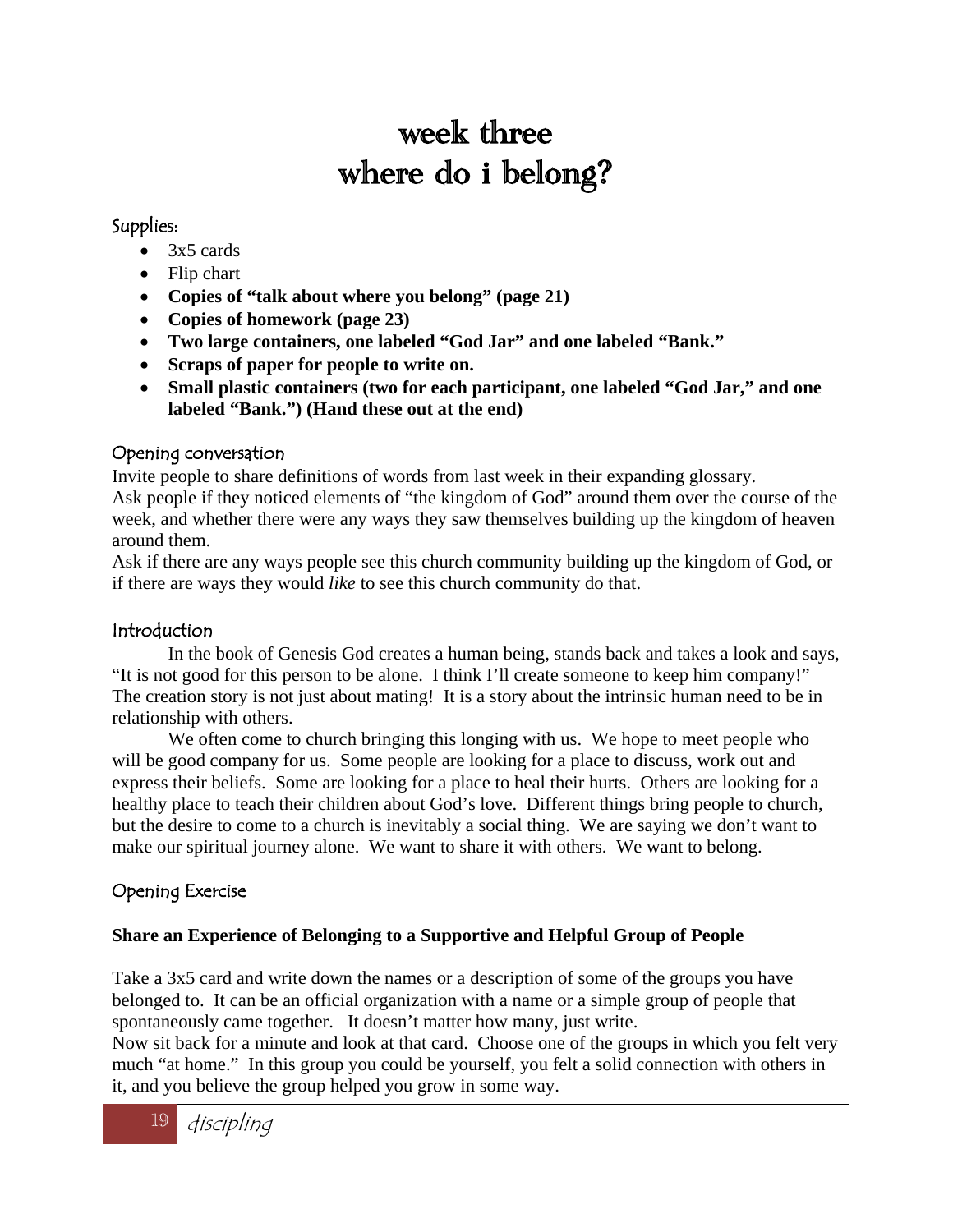Take a moment to share with others here today a little about that group:

- What it was about this group that allowed you to connect with them?
- In what way was the group was helpful to you?

Note: Leader may want to write on a Board or newsprint: **"Characteristics of a Supportive**  Group" and underneath highlight some of the qualities of the groups discussed.

### Discussion **The Church as a Place of Spiritual Belonging**

A church is to be a place of spiritual belonging. This often means different things for different people. Some come to church to make friends. They believe the church is a good place to find the right kind of friends. Others come to have a place for their kids to grow up and learn the Christian story and to be around generous and loving people. Others may show up at church while they are in the midst of a painful time in their life and they are looking for a place that will help them to heal. Others come to learn. They have questions about God, Jesus, and human nature and want to be in a place where they can freely discuss their questions and learn more about how our beliefs shape the way we live. Sometimes, it's a combination of these things that leads someone to be part of a church.

It helps if you can be honest about why you are there and what you expect. This will help the congregation to be able to relate to you better. If you're not sure why you still want to relate to the church perhaps some reflection will help you understand what "belonging" means to you. Let's look at a few Scripture passages and see what "belonging" to a church meant for the earliest Christians. Even back then, people had lots of reasons for belonging….

## **Read Acts 2:44-47**

.

<sup>44</sup>All who believed were together and had all things in common; <sup>45</sup>they would sell their *possessions and goods and distribute the proceeds to all, as any had need. 46Day by day, as they spent much time together in the temple, they broke bread at home and ate their food with glad and generous hearts, 47praising God and having the goodwill of all the people.* **Read Galatians 2:2**

*2 Bear one another's burdens, and in this way you will fulfill the law of Christ.*

## **Read Romans 12:10-18**

 $10<sup>10</sup>$  Love one another with mutual affection; outdo one another in showing honor.  $11$  Do not lag in *zeal, be ardent in spirit, serve the Lord. 12Rejoice in hope, be patient in suffering, persevere in*  prayer. <sup>13</sup> Contribute to the needs of the saints; extend hospitality to strangers. <sup>14</sup> Bless those who *persecute you; bless and do not curse them.* <sup>15</sup>Rejoice with those who rejoice, weep with those *who weep. 16Live in harmony with one another; do not be haughty, but associate with the lowly; do not claim to be wiser than you are. 17Do not repay anyone evil for evil, but take thought for what is noble in the sight of all. 18If it is possible, so far as it depends on you, live peaceably with all.*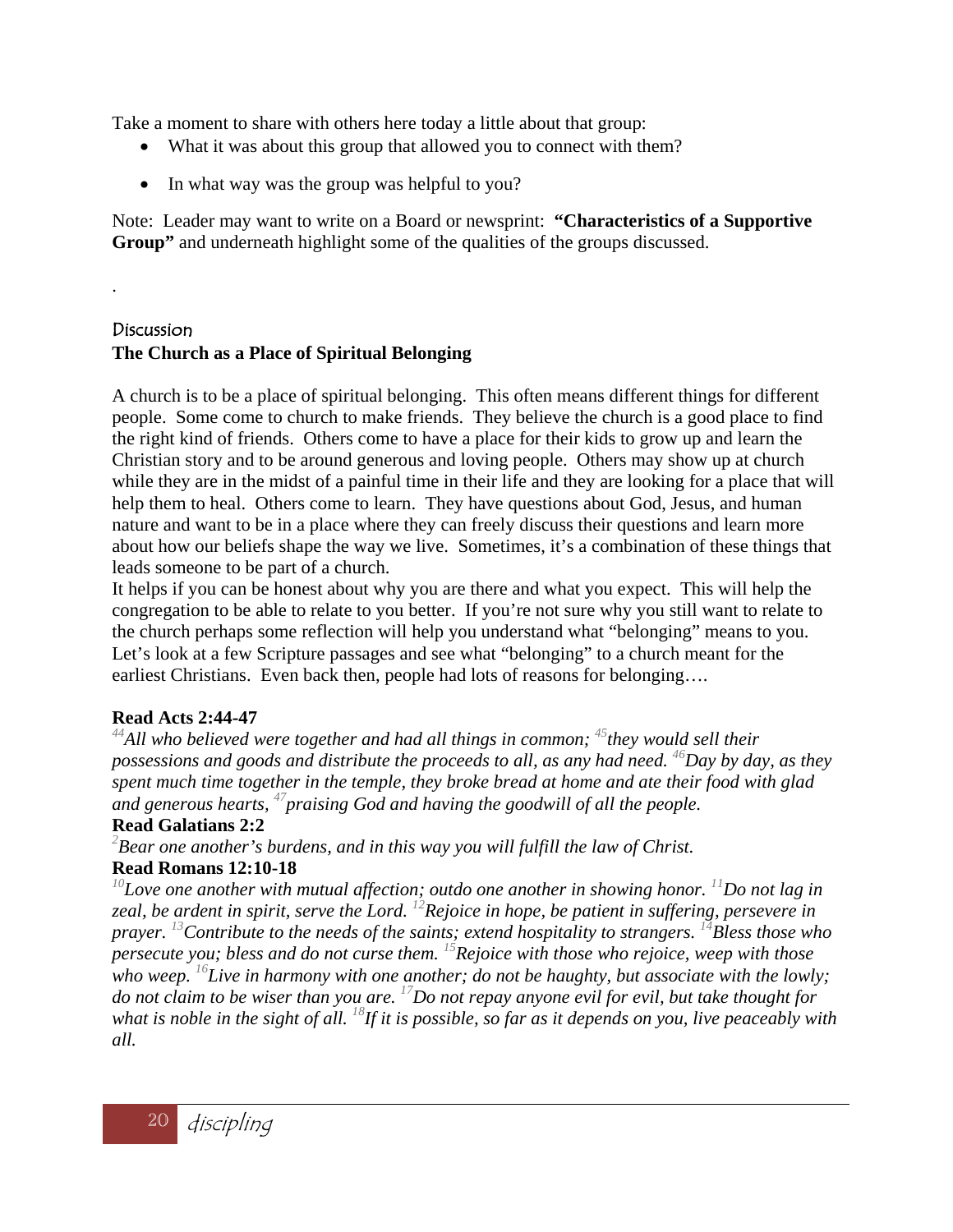#### **Talk About Why you Belong**

*In the section below put a check mark in front of the values that are strongest for you about belonging and discuss your reasons with the group. All these things are important to most people, but check the ones that matter the very most to you.* 

- \_\_\_\_\_ *Sharing Stuff* I belong because I have real needs or like to give to provide for real needs, or both.
- \_\_\_\_\_ *Sharing Experiences* I belong because I get a lot of satisfaction from sharing experiences with people, like communion, stories, testimonials, etc.
	- \_\_\_\_\_ *Learning – Studying and Discussing Christian teachings -* I belong because I enjoy studying and discussing the Bible and books that help me grow spiritually. \_\_\_\_\_ *Giving and Receiving Support, Encouragement and Insight –* I belong
- because I'm looking for a place where people build each other up and experience trust and respect.
- **Serving and Getting Things Done Together I belong because we can get** more done together than separately. I believe in the things the church is doing and it gives me the opportunity to use my abilities to work alongside others who are doing good things.
- *Praying and Meditating Together -* I belong because worship is about opening up to God and the church is one of the few places where I can share spiritual practices with others.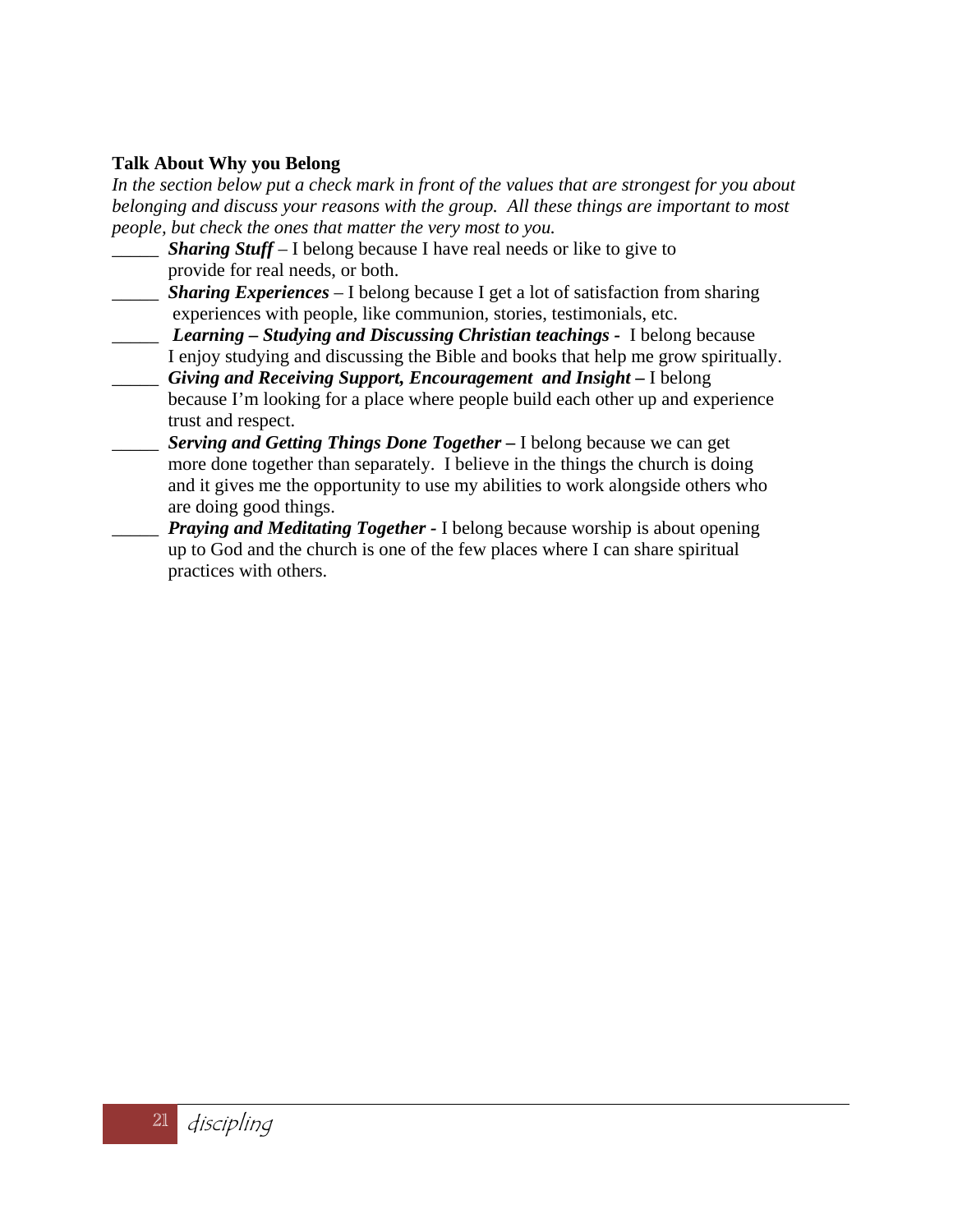#### Discussion **Healing the Past Baggage about Belonging**

Belonging is risky. It's sometimes hard to get to know people. You feel awkward and don't know how to get acquainted or involved. You may be hesitant because you've had a bad experience in the past.

Clearing out old experiences so you can be open to a new one is important. If you've had a bad experience related to a being part of a spiritual community, write it down on a piece of paper and take a moment to turn that over to God for the time you are in this group. Place what you've written in the God Jar. We're not going to talk about these things in the group now, but you may want to seek out someone you trust if you have unresolved things that make it difficult to connect with a new group of people.

Sometimes we have to put things in the God Jar over and over again!

#### Discussion **Moving Forward Invest in Belonging**

Take a moment to look back at the different ways people get involved in belonging.

| <b>Sharing Stuff</b>       | Learning              | Serving |
|----------------------------|-----------------------|---------|
| <b>Sharing Experiences</b> | Support/Encouragement | Praying |

Write one of these down and put it in the little bank next to the God Jar. Stuff your paper into the bank. This represents your investment in belonging. This is the way you hang in there with keeping a real connection with others.

## **Closing Prayer**

Invite everyone to hold hands, with their left hand facing up and their right hand facing down. Remind them that this symbolizes how they receive from this community (hand facing up) and how they also contribute (hand facing down). Invite people to lift up prayers about experiencing God through this community.

Gift to take home: give everyone a "God Jar" and a "Bank." Pass out the homework.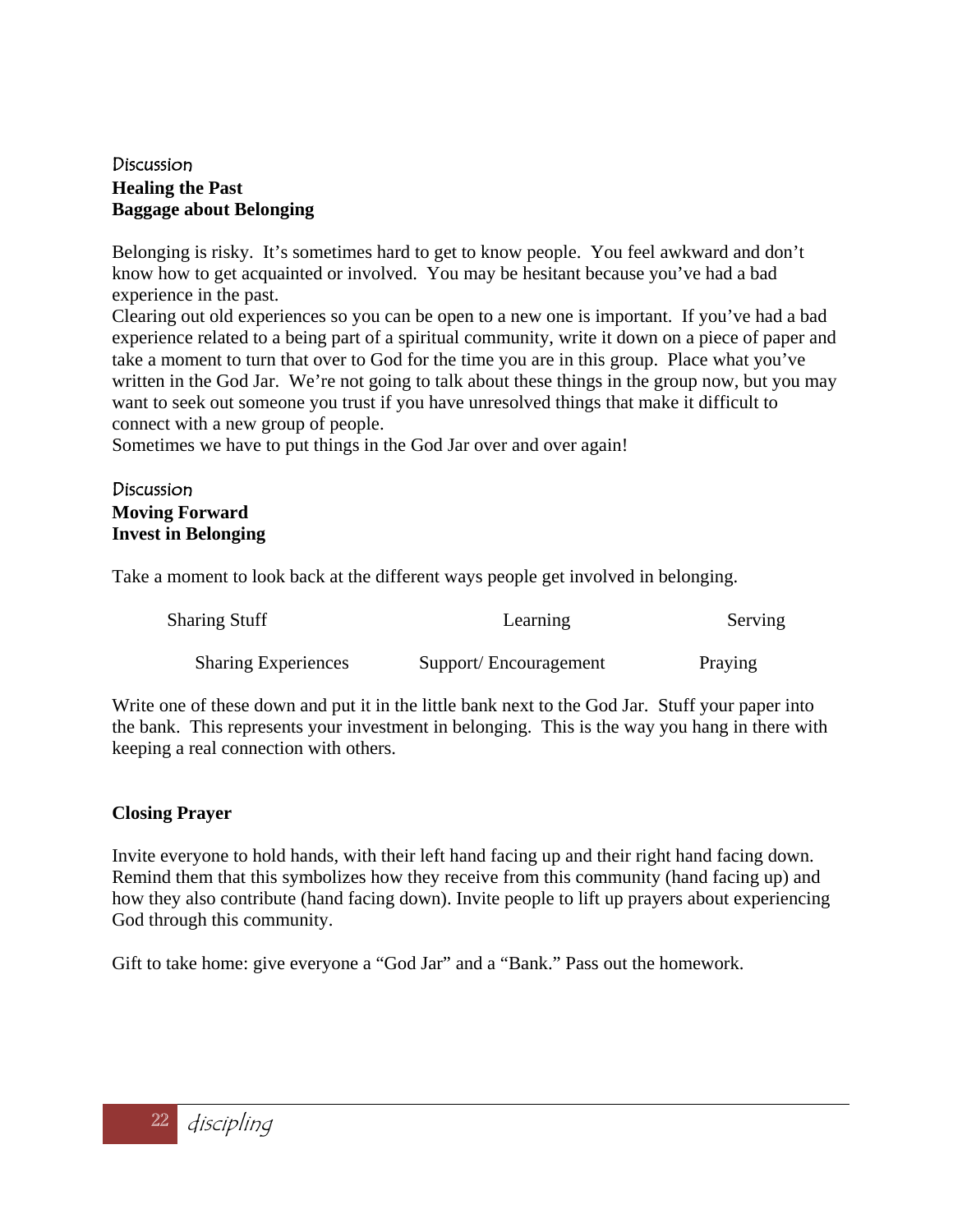discipling week three homework:

### **Galatians 2:2**

*2 Bear one another's burdens, and in this way you will fulfill the law of Christ.*

Each night, write down something from the day you need to let go of, and put it in the God Jar. (It may be the same thing every night, or it may be a different thing each day that you're carrying.) Pray that God will carry that thing so you are more free.

Also read the scripture from Galatians, and write down something you're investing in this community of faith.

Finally, begin to write a list of things you receive from this community of faith, one each night.

## discipling week three homework:

## **Galatians 2:2**

*2 Bear one another's burdens, and in this way you will fulfill the law of Christ.*

Each night, write down something from the day you need to let go of, and put it in the God Jar. (It may be the same thing every night, or it may be a different thing each day that you're carrying.) Pray that God will carry that thing so you are more free.

Also read the scripture from Galatians, and write down something you're investing in this community of faith.

Finally, begin to write a list of things you receive from this community of faith, one each night.

discipling week three homework:

## **Galatians 2:2**

*2 Bear one another's burdens, and in this way you will fulfill the law of Christ.*

Each night, write down something from the day you need to let go of, and put it in the God Jar. (It may be the same thing every night, or it may be a different thing each day that you're carrying.) Pray that God will carry that thing so you are more free.

Also read the scripture from Galatians, and write down something you're investing in this community of faith.

Finally, begin to write a list of things you receive from this community of faith, one each night.

discipling week three homework:

## **Galatians 2:2**

*2 Bear one another's burdens, and in this way you will fulfill the law of Christ.*

Each night, write down something from the day you need to let go of, and put it in the God Jar. (It may be the same thing every night, or it may be a different thing each day that you're carrying.) Pray that God will carry that thing so you are more free.

Also read the scripture from Galatians, and write down something you're investing in this community of faith.

Finally, begin to write a list of things you receive from this community of faith, one each night.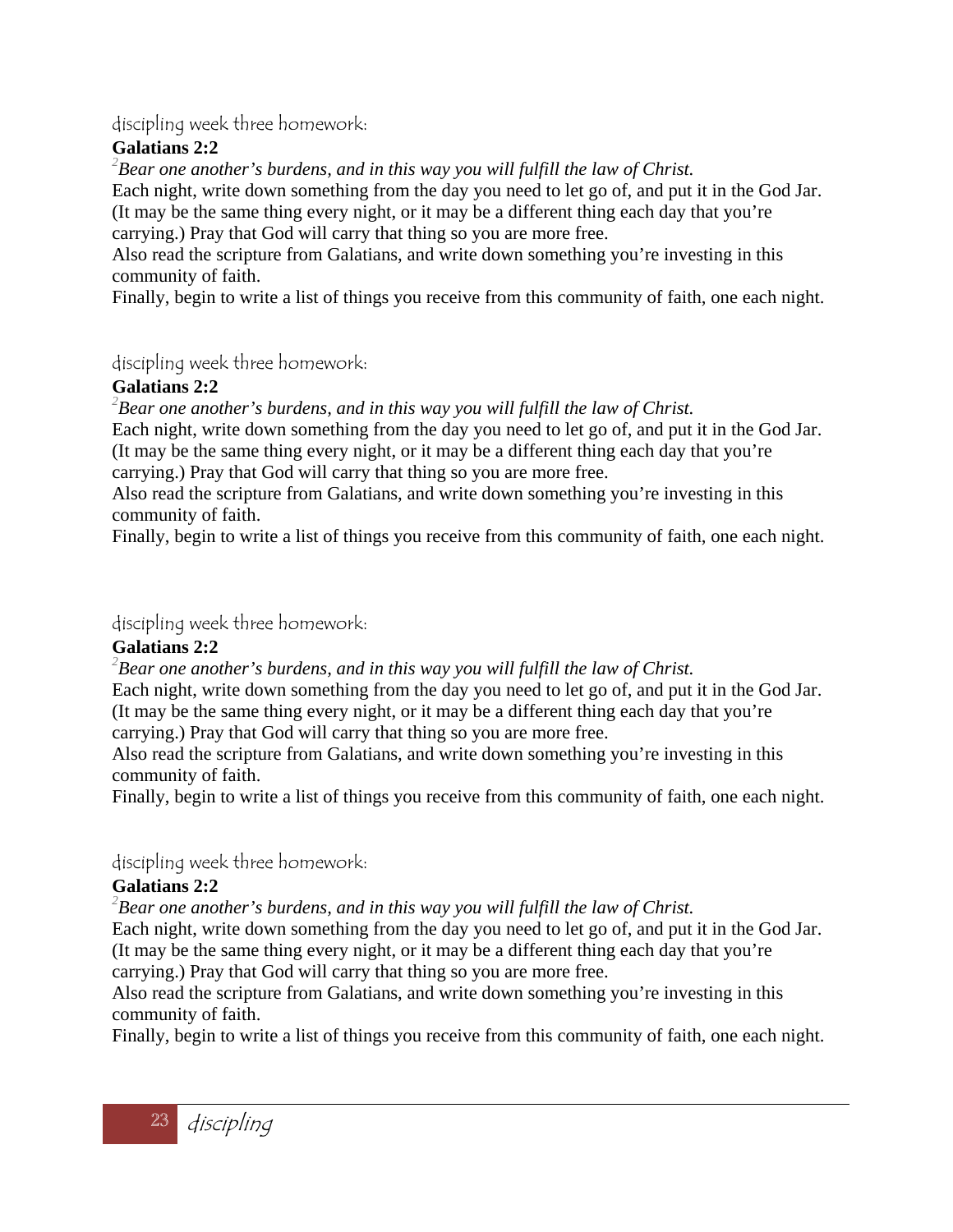# week four truly human

#### Supplies:

Copies of the three stories found on pages 25-27 and the two stories found on pages 29-30, with enough copies for everyone to have one of each story.

Scrabble tiles (enough to spell out "confusion" plus enough additional tiles so that everyone in the group has one)

Rough crosses, made out of two sticks tied together with string. Enough for the whole group. Feel free to make them very small—small enough for people to carry them in their pockets.

#### **Opening**

Ask if anyone has definitions for their glossary from last week.

Ask if people look at the church a little differently after this week's homework—was it hard coming up with something for each of the three assignments each night? What were some of the things we think the community offers? That we offer the community?

Ask if Jesus' name came up in anyone's reflections about this community over the past week. Why or why not?

#### Message

Jesus was a human being. For centuries, Christians have said that God was in this human being. We can join them and say that in Jesus we can see God and God's will toward us. God was in Jesus, or, in the language of the Christian creeds, Jesus was "truly divine". But, at the same time, Jesus was a human being; he was also "truly human". And we have much to learn about ourselves as human beings from what the New Testament has to say about people's encounters with Jesus; we can see ourselves in those who encountered him. We also have much to learn about God from these encounters.

God was in Jesus, and a leper responds to him saying, "If you choose, you can make me clean." God was in Jesus, and several friends of a paralyzed man respond by tearing a hole in the roof of a house and lowering their friend's palette through it to Jesus. God was in Jesus, and blind Bartimaeus shouts to him, "Son of David, have mercy on me!"

Like the leper, like the friends of the paralyzed man, and like Bartimaeus, we hope for the best. It is what we human beings do. It does not matter who we are or where we find ourselves or what station in life we hold, we all hope for the best. We cannot help ourselves. It is how we have been made. Even though we may fear the worst, we still hope the best for ourselves, for the people we love, for our neighbors, even for the world and all people. We hope for the best and believe. We believe that good will be done to us at some point. We believe that some good will come our way somewhere along the line.

Divide into three groups, each looking at one of these stories. (Let them know they'll get to take the other stories home to think about on their own.) Come back together and share a 3-4 sentence summary of your group's story and reflection.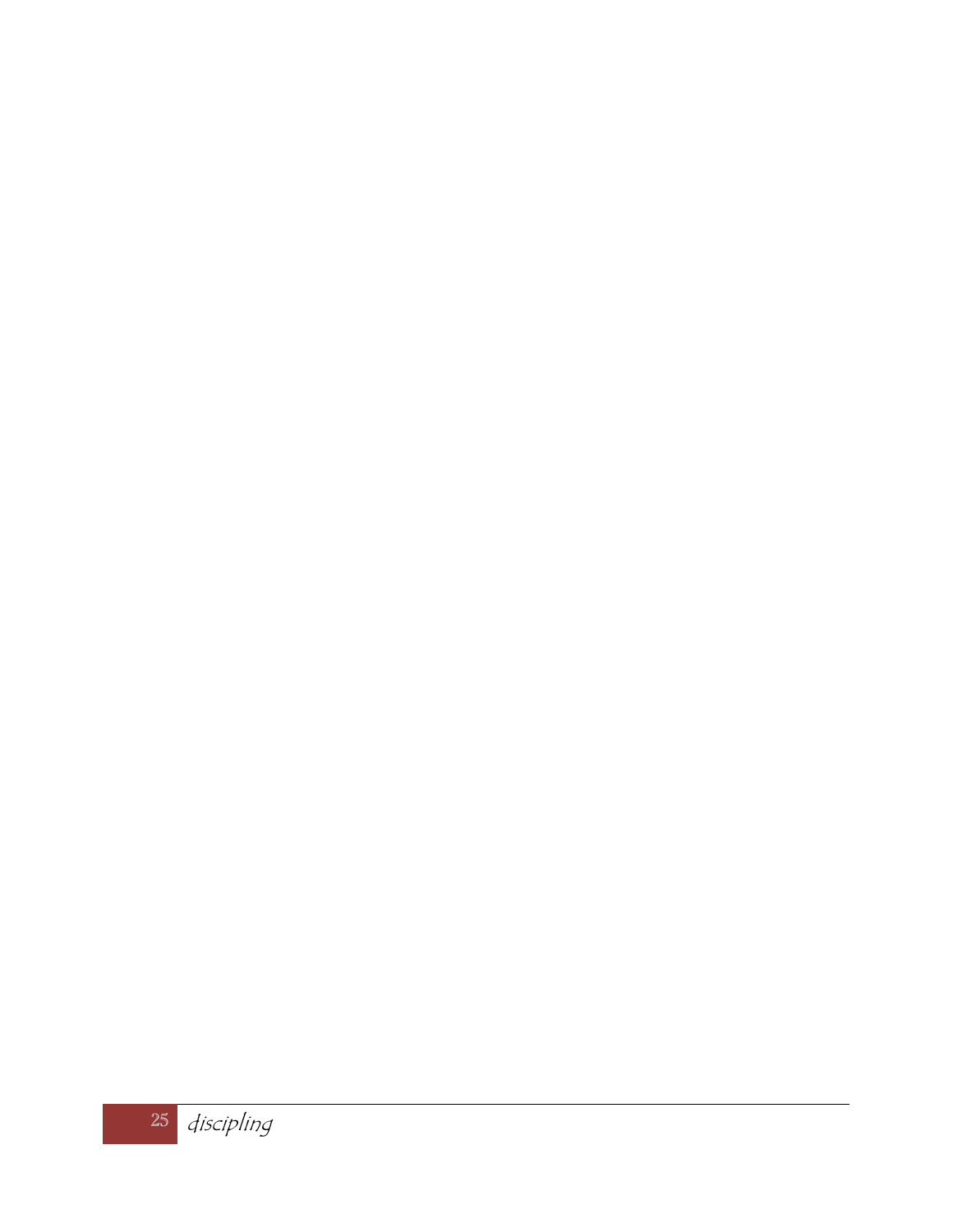**Mark 1:40-42**

**A leper came to him, begging him, and kneeling he said to him, "If you choose, you can make me clean." Moved with pity, Jesus stretched out his hand and touched him, and said to him, "I do choose. Be made clean!" Immediately the leprosy left him, and he was made clean.**

Why would this leper think that Jesus could make him clean? What do you think he saw in Jesus?

Jesus did what no one else would think of doing: He stretched out his hand and touched the leper. Lepers were considered to be unclean and leprosy was thought to be contagious by touch. This leper was completely isolated from other human beings. Have you ever felt isolated? Can you think of others who are isolated and alone? Why do you think these are "untouchable"? Pray for these isolated people. Would you be willing to pray that God might touch and restore them through you? How might that happen?

What was the good the leper wanted? For what did he hope? Do you think he found it?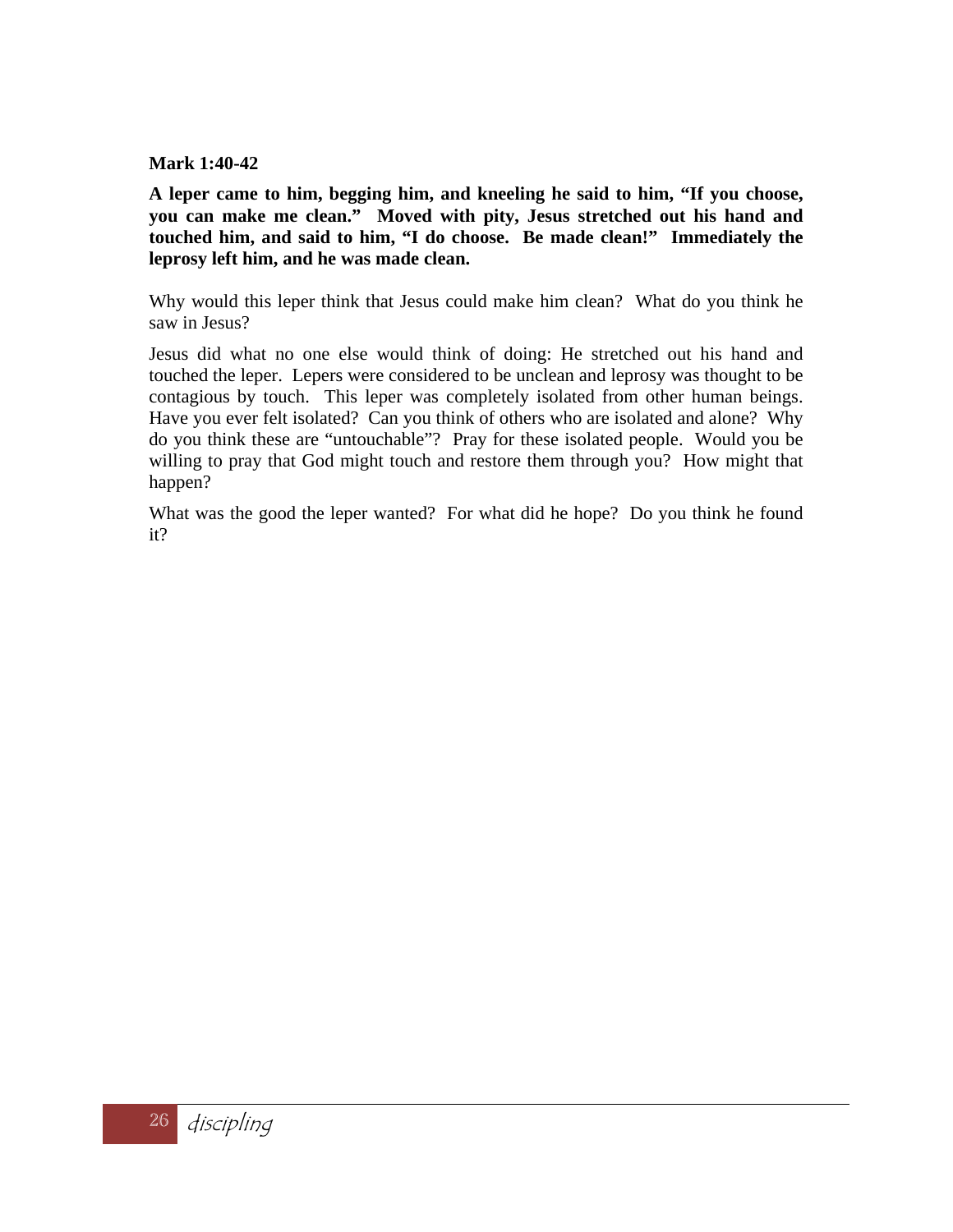#### **Mark 2:1-12**

**When he returned to Capernaum after some days, it was reported that he was at home. So many gathered around that there was no longer room for them, not even in front of the door; and he was speaking the word to them. Then some people came, bringing to him a paralyzed man, carried by four of them. And when they could not bring him to Jesus because of the crowd, they removed the roof above him; and after having dug through it, they let down the mat on which the paralytic lay. When Jesus saw their faith, he said to the paralytic, "Son, your sins are forgiven." Now some of the scribes were sitting there, questioning in their hearts, "Why does this fellow speak in this way? It is blasphemy! Who can forgive sins but God alone?" At once Jesus perceived in his spirit that they were discussing these questions among themselves; and he said to them, "Why do you raise such questions in your hearts? Which is easier, to say to the paralytic, 'Your sins are forgiven,' or to say, 'Stand up and take your mat and walk'? But so that you may know that the Son of Man has authority on earth to forgive sins"—he said to the paralytic—"I say to you, stand up, take your mat and go to your home." And he stood up, and immediately took the mat and went out before all of them; so that they were all amazed and glorified God, saying, "We have never seen anything like this!"**

Apparently, the friends of the paralytic saw something in Jesus that the scribes could not see. This is why they brought their friend to Jesus and went to great lengths to do so. The scribes, however, thought it was blasphemy for Jesus to forgive the paralytic's sins; only God could do that. Apparently, the paralytic's friends could see God in Jesus. Do you think so? But the scribes could not. What do you think prevented the scribes from seeing that God was in Jesus?

The Gospel of Mark doesn't say, but do you think the reason for the man's paralysis could've been his sins or maybe his guilt? Are there ways sin and guilt paralyze people?

The good for which the paralytic's friends hoped was not for themselves, but for the paralytic. Great was their faith, their belief that something good would be done for their friend; they went to great lengths to bring their friend to Jesus. Are there people for whom you especially want something good? What do you hope for people, people you know personally? You may have hopes for people you do not know personally. Pray for them all. Sometimes praying is all there is for us to do, but sometimes we can do more. What more could you do for someone?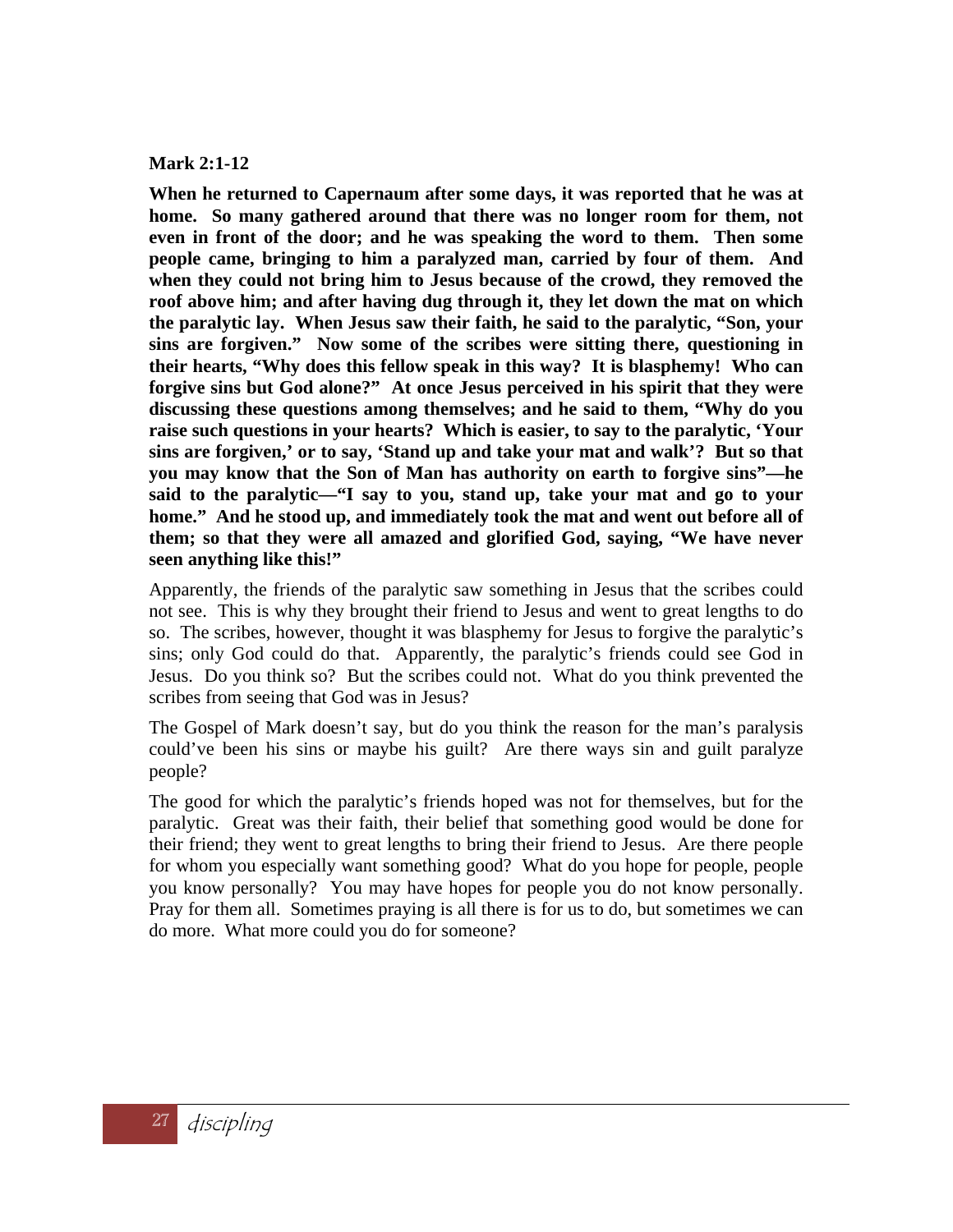**Mark 10:46-52**

**They came to Jericho. As he and his disciples and a large crowd were leaving Jericho, Bartimaeus son of Timaeus, a blind beggar, was sitting by the roadside. When he heard that it was Jesus of Nazareth, he began to shout out and say, "Jesus, Son of David, have mercy on me!" Many sternly ordered him to be quiet, but he cried out even more loudly, "Son of David, have mercy on me!" Many sternly ordered him to be quiet, but he cried out even more loudly, "Son of David, have mercy on me!" Jesus stood still and said, "Call him here." And they called the blind man, saying to him, "Take heart; get up, he is calling." So throwing off his cloak, he sprang up and came to Jesus. Then Jesus said to him, "What do you want me to do for you?" The blind man said to him, "My teacher, let me see again." Jesus said to him, "Go; your faith has made you well." Immediately he regained his sight and followed him on the way.**

You kind of get the idea that people didn't think much of Bartimaeus. He and his begging and his yelling were annoying to people. And he was told, in so many words, to shut up when he cried out to Jesus. He was a man of little worth in the eyes of others. But he was still a human being; like you and everyone else, he hoped for the best. And he believed some good would come his way. Jesus came his way and he cried out, "Son of David, have mercy on me!" Told to shut up, he cried out even louder. Great was his faith. In what ways are some people told to "shut up"? In what ways are people's hope and faith frustrated and damaged by those around them? In what ways do human beings respond when this happens to them? Pray for all people of "little worth" and pray that we will not be the ones to frustrate or damage their hope and faith.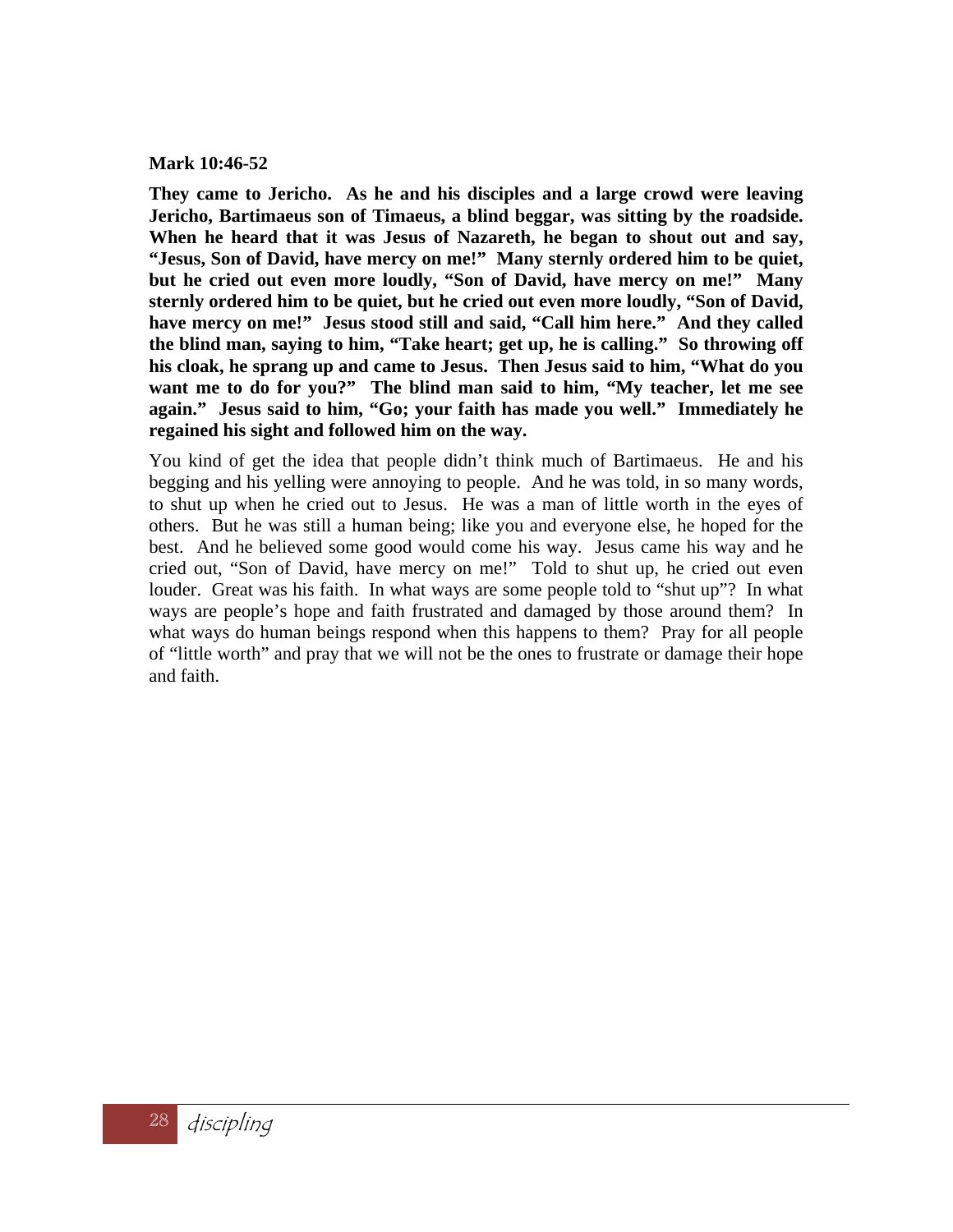In these three stories and in many others recorded in the gospels we see human beings responding to Jesus with faith and hope. We can see ourselves; we can see ourselves hoping for the very best and believing that good will come our way. In these three stories, people were responding to a human being, for Jesus truly was a human being, but they were also responding to God. They saw God in Jesus; they saw who God is and God's will toward them. Who would you say this God they saw is and what is this God like? What is the will of this God toward human beings?

#### Confusion

Pass out the scrabble tiles. Let them know there's one 9-letter word and some extra tiles. See how long it takes for them to find the word.

All of us hope for the best and believe that good will be done to us. It is certainly possible for that hope and faith to be frustrated and damaged by other people and by circumstances beyond a person's control to the point where a person despairs and even to the point that a person wishes that harm would be done to those who have harmed him or her. But there is another danger. We can become confused or mistaken about just what the good for which we hope really is and can choose to love a lesser good. We can see this in the way a rich man responds to Jesus and in James' and Zebedee's request that they be seated with Jesus in power and glory. Perhaps we can see a little bit of our all-too-human selves in these encounters, as well. But perhaps we can also come to a better understanding of the good that we want, can better understand the God that was in Jesus. At the least perhaps we can understand what this good is not and what this God is not.

Divide into two groups to discuss these stories (one group discussing the first story, one group discussing the other). There are copies of both stories for everyone. Come back together at the end and share three to four sentences about the story you read and your reflections.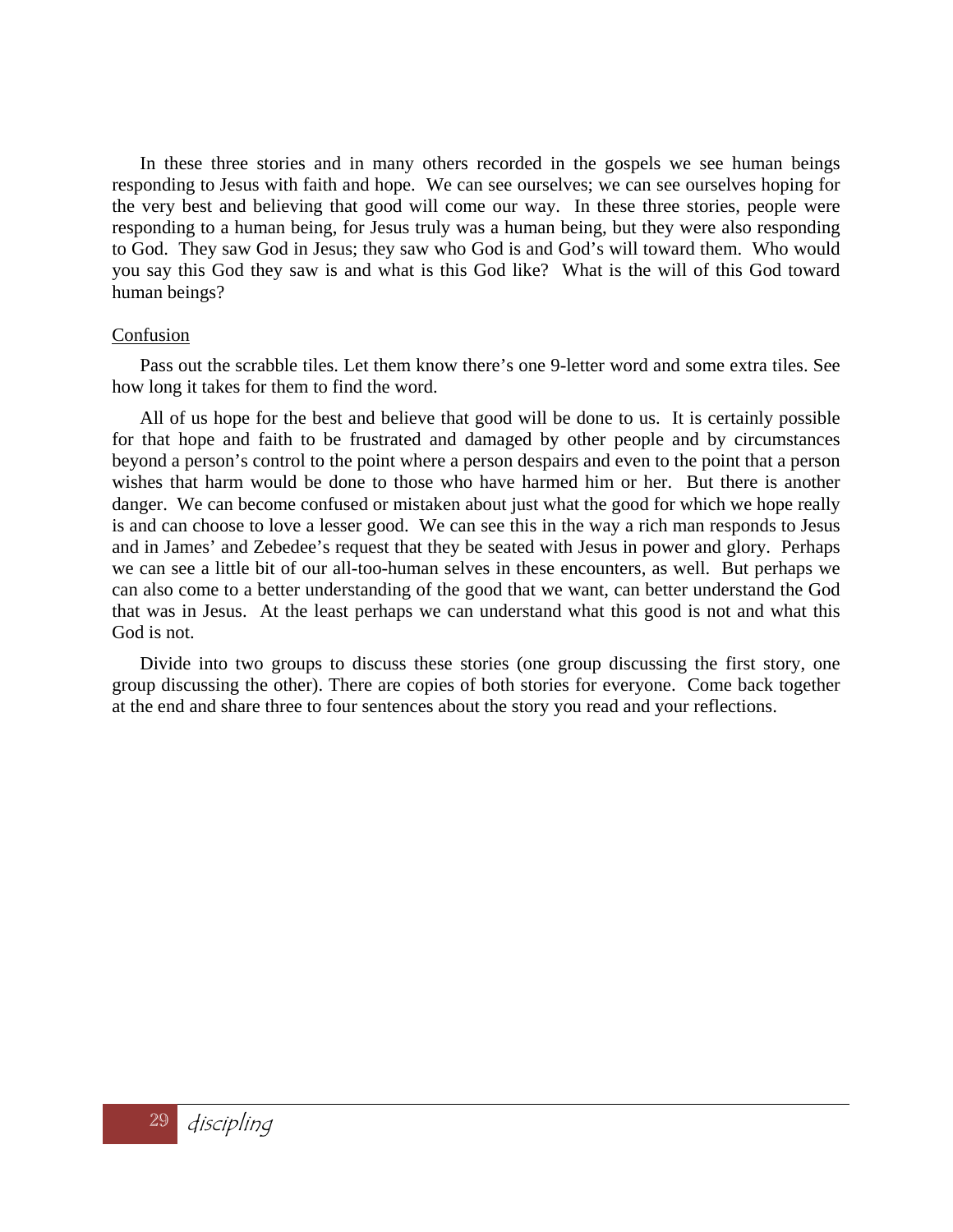#### **Mark 10:17-22**

**As he was setting out on a journey, a man ran up and knelt before him, and asked him, "Good Teacher, what must I do to inherit eternal life?" Jesus said to him, "Why do you call me good? No one is good but God alone. You know the commandments: 'You shall not murder; you shall not commit adultery; you shall not steal; you shall not bear false witness; you shall not defraud; honor your**  father and mother."<sup>3</sup> He said to him, "Teacher, I have kept all these since my **youth." Jesus, looking at him, loved him and said, "You lack one thing; go, sell what you own, and give the money to the poor, and you will have treasure in heaven; then come, follow me." When he heard this, he was shocked and went away grieving, for he had many possessions.**

We would say this fellow kneeling before Jesus was certainly living right. He had kept all of the commandments since he was young; he was a good person, even righteous. Not only that, he had many possessions; he was successful and prosperous. What more could you want or expect of a person? Indeed, it says that Jesus, looking at him, loved him. But this man wondered if there weren't something more; he wondered what he must do to inherit eternal life. Why do you think such a person would so wonder? What do you think he meant when he used the words "eternal life"? Do you think he wanted to keep what he had attained—his possessions and his reputation as a righteous person—for eternity? Is this eternal life or is it something else?

The man addressed Jesus as "Good Teacher". And certainly Jesus was good. So was this man; he kept the commandments and was therefore righteous. Why would Jesus respond to him by saying, "No one is good but God alone"? Do you think this man saw God in Jesus or only a good teacher?

Jesus said he "lacked one thing" and instructed this fellow to sell all of his possessions and give the money to the poor. Why do you think Jesus would have this man do this? Do you think Jesus had in mind the welfare of the poor or the welfare of this man? What do you think Jesus meant by the phrase "treasure in heaven"? Can a person have treasure on earth and, at the same time, treasure in heaven?

The story ends on a sad note: Shocked, the man went away grieving. He was unwilling to part with his many possessions, his treasure here on earth. Why do you suppose this man was "shocked" that he would have to part with his possessions? Why do you think he was unwilling to part with them? And why do you think he grieved as he went away?

What does this man's encounter with Jesus tell us about the good for which we hope, what it is and what it is not? Could this good be God and "God alone"?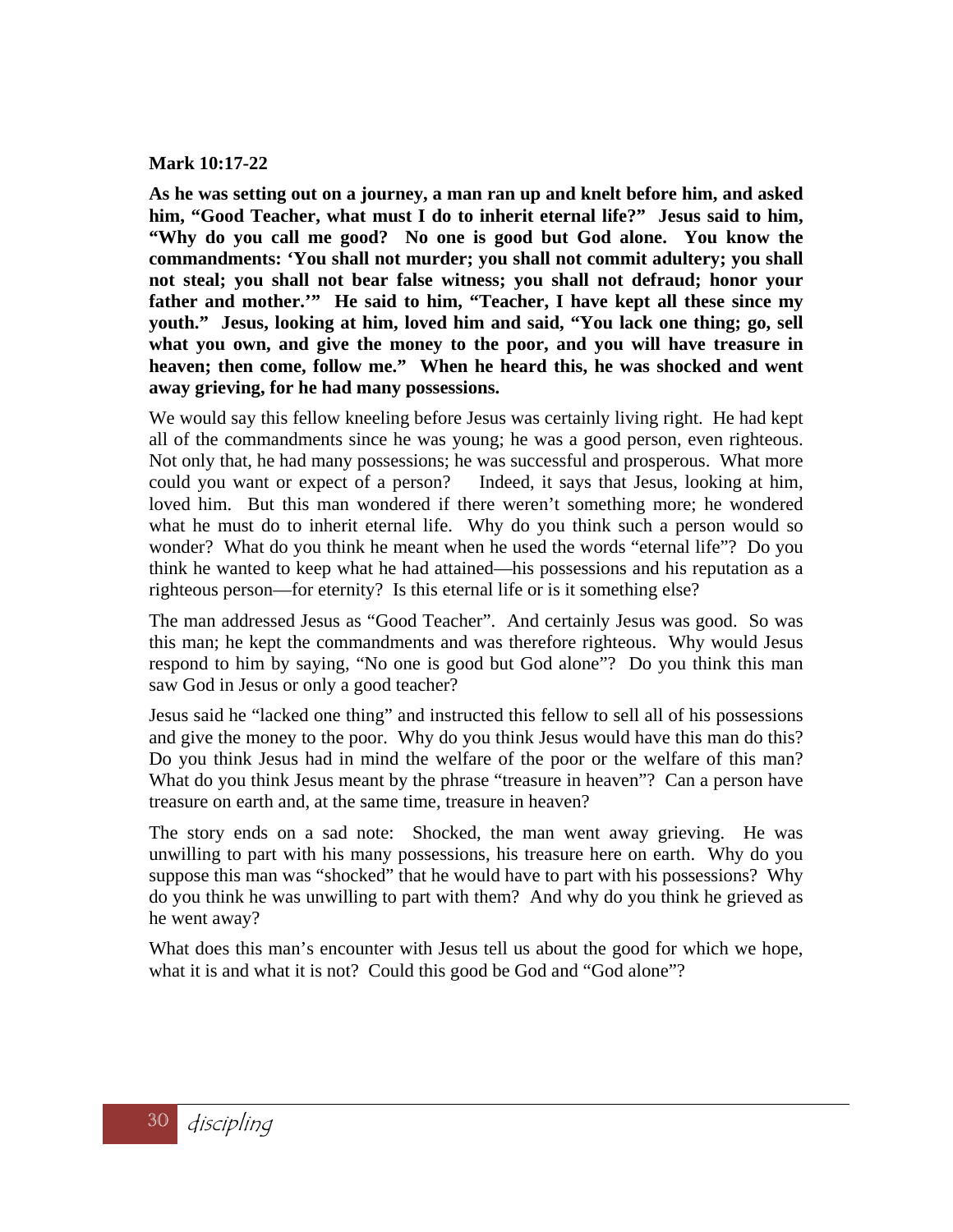#### **Mark 10:35-45**

**James and John, the sons of Zebedee, came forward to him and said to him, "Teacher, we want you to do for us whatever we ask of you." And he said to them, "What is it you want me to do for you?" And they said to him, "Grant us to sit, one at your right hand and one at your left, in your glory." But Jesus said to them, "You do not know what you are asking. Are you able to drink the cup that I drink, or be baptized with the baptism that I am baptized with?" They replied, "We are able." Then Jesus said to them, "The cup that I drink you will drink; and with the baptism with which I am baptized, you will be baptized; but to sit at my right hand or at my left is not mine to grant, but is for those for whom it has been prepared." When the ten heard this, they began to be angry with James and John. So Jesus called them and said to them, "You know that among the Gentiles those whom they recognize as their rulers lord it over them, and the great ones are tyrants over them. But it is not so among you; but whoever wishes to be great among you must be your servant, and whoever wishes to be first among you must be slave of all. For the Son of Man came not to be served but to serve, and to give his life a ransom for many."**

James and John wanted what is good. They wanted what is good and hoped to find themselves seated with Jesus in glory, to find themselves in positions of power and glory, one of them on Jesus' right and the other on his left. That would be good, wouldn't it? Well, wouldn't it?

Jesus' response to James and John and the other ten disciples forces us to think about power and glory. To James and John, Jesus said, "You do not know what you are asking." They didn't know what power and glory, or what the power and glory of God, are. Maybe we don't know, either. In response to the anger of the other ten disciples, Jesus pointed out that those people normally recognized as rulers—those in possession of power and glory—"lord it over them" and "are tyrants over them". "But it is not so among you," said Jesus. Notice he did not say, "it *will* not be so among you," or, "it *should* not be so among you." Jesus said, "But it *is* not so among you." And he was talking about himself; the greatest among them was their servant and the first among them was their slave. Both, Jesus' response to James and John and his response to the angry ten, point to his cross. In Jesus and on his cross are we to see God; we are to see there the power and glory of God. But what do we see on the cross? We see powerlessness and shame, the opposites of power and glory. Maybe we do not have a clue what power and glory really are.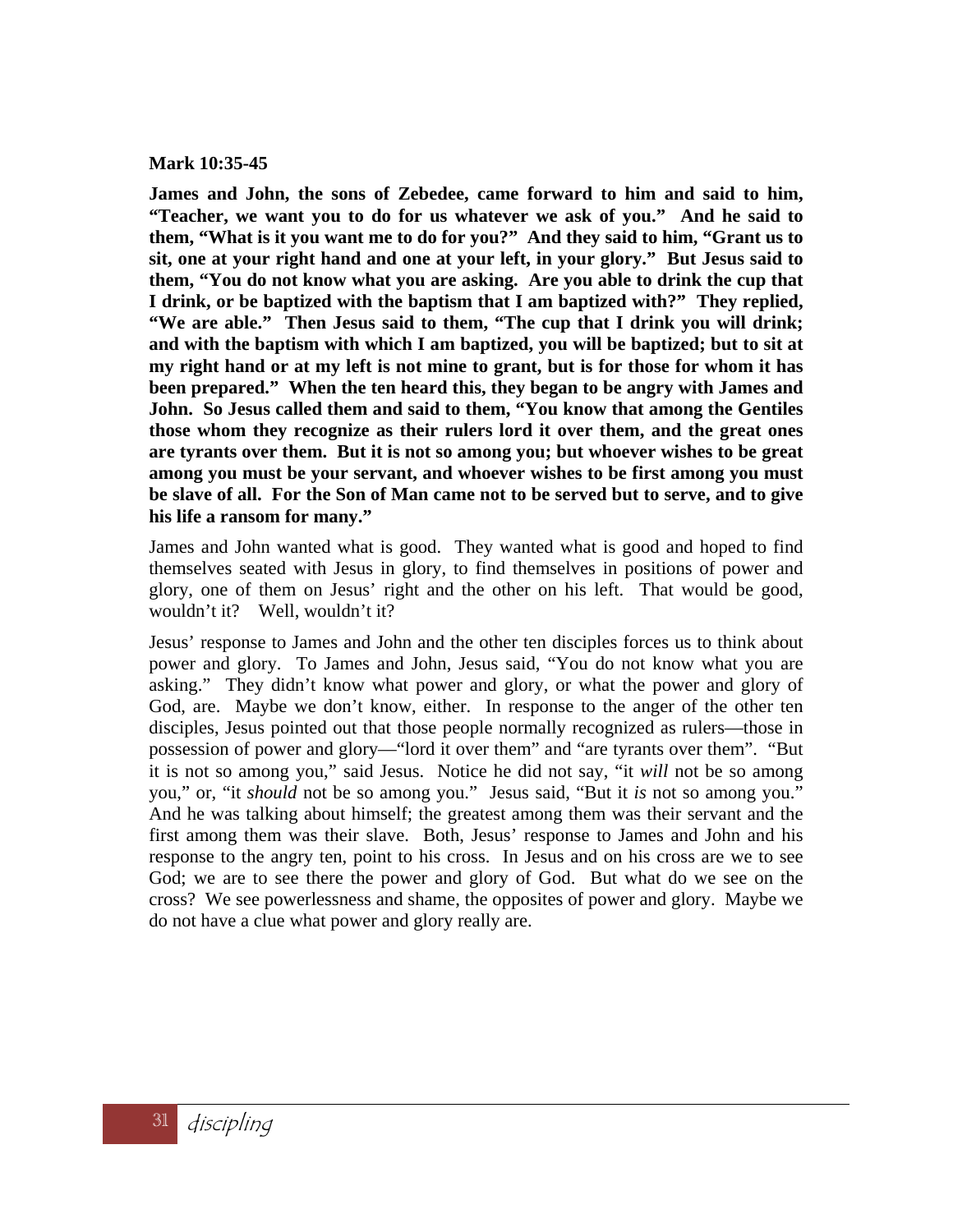The Good that every human being wants and for which every one of us hopes is not to be confused with lesser goods. There are good things in the world, things worthy of our love and our care. But we must not allow our hearts and minds to confuse these lesser goods with the highest Good. We must not fall into idolatry. In all of our hoping and in all of our wanting we must remember that God, alone, is good. And maybe this is what it truly is to be a human being.

### Closing

Hand out the small crosses to everyone. Remind them that a mark of how very human Jesus was was that he died knowing pain and suffering, so that he understands what our suffering feels like. Invite people to share the cross they're bearing right now (if the group is safe for that kind of offering) and pray for all of those things. Then let people know that over the course of the week, they're invited to either carry these crosses all week or to put them by their bedside so that each night, they can pray for the crosses that the other members of the group are carrying, as well as their own struggles.

For homework this week, take all five of the bible stories and reflections with you. Read one of them each day and write notes about what it means in that story for Jesus to be truly human. Each day, also write about what it might mean for your faith to follow someone who is truly human in the ways Jesus was.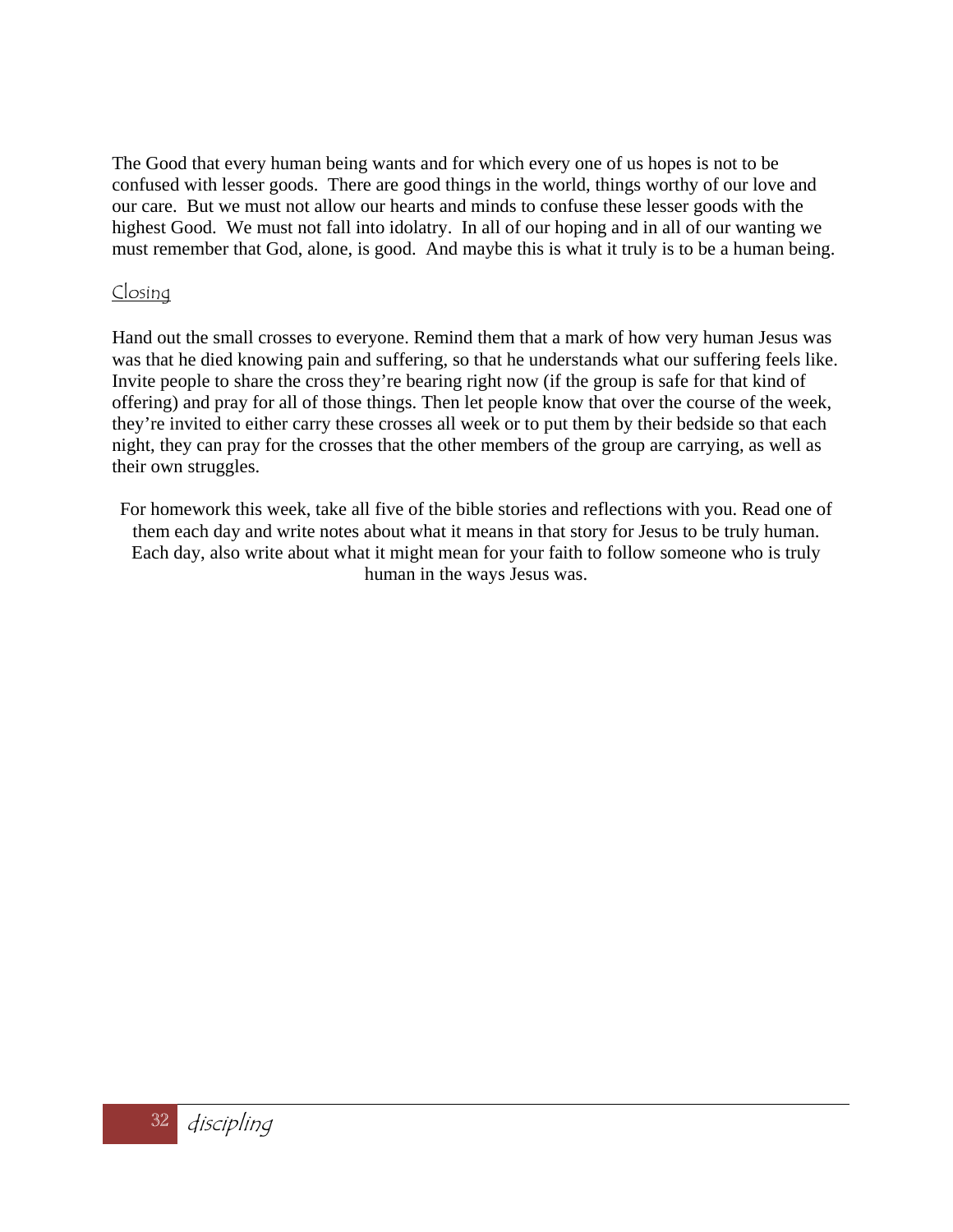# week five truly divine

## **Supplies**

Chalice hymnals (or copies of the Nicene Creed)

## Opening

Take five minutes at the beginning to discuss whether people had any reflections on what it means to them that Jesus is fully human. Ask them how it felt to pray for one another's burdens this week, and to know that the rest of the group was praying for their burdens.

# The True Nature of Jesus

For thousands of years Christians have found meaning in the idea that while Jesus of Nazareth was a man who inhabited Roman-occupied Palestine at the beginning of the first century, he was also Immanuel, "God with Us." The idea that God would come to us, and inhabit our world through the person of Jesus of Nazareth is the primary gift of the Gospels and also the primary theological tension in Christianity. This inherent dual nature, Jesus as fully human and yet fully God, has been a subject that Christian thinkers across centuries have struggled with in each generation. In the earliest years of Christianity, this was far from a settled issue. Differing schools of thought fought each other - sometimes with words, sometimes with violence - to assert their views. These struggles culminated in the first council of Nicaea in 325 and its followup effort the second council of Nicaea in 381. These two groups of Bishops from all over the Roman Empire gave rise to the first universal statement of Christian beliefs, the Nicene Creed, a document that was to define Christian orthodoxy until the Protestant Reformation of the 1500's. The Disciples of Christ movement in the 1800's put aside the ancient creeds of the church, in search of a more historic Christianity, based on the reading of scripture - not man-made statements of faith. The question then becomes how do we as Christians in the Disciples tradition at the beginning of the  $21<sup>st</sup>$  century address this basic tension in our faith?

#### *Discussion – What is your Christology?*

1. Image a line with two ends. At one end there is a statement "Fully Human" and at the other end there is written "Fully Divine." Based on your own reading of scripture where would you place yourself on this line? Explain to the group where you are and why.

2. Imagine that you are teaching Sunday School for a very bright group of  $6<sup>th</sup>$  graders. They come to you and say "We are confused. Is Jesus God? How does that work? When he died on the cross did that mean that God died too?" Assign a member of the group to be the inquisitive child. As a group, attempt to come to a consensus regarding the question, and explain it to the "child."

# The Nicene Creed or Affirmation of Faith

Early on in the Disciples movement there was a common rallying cry "No Book but the Bible, no Creed but Christ." This statement meant that the early Disciples movement would not rely on a creed as a "test of faith." To this day, Disciples do not require that we believe in any particular ideas in order to join the church. A new member does not have to go to catechism or a pastor's class to join the church, but simply needs to affirm that they believe that Jesus Christ is the son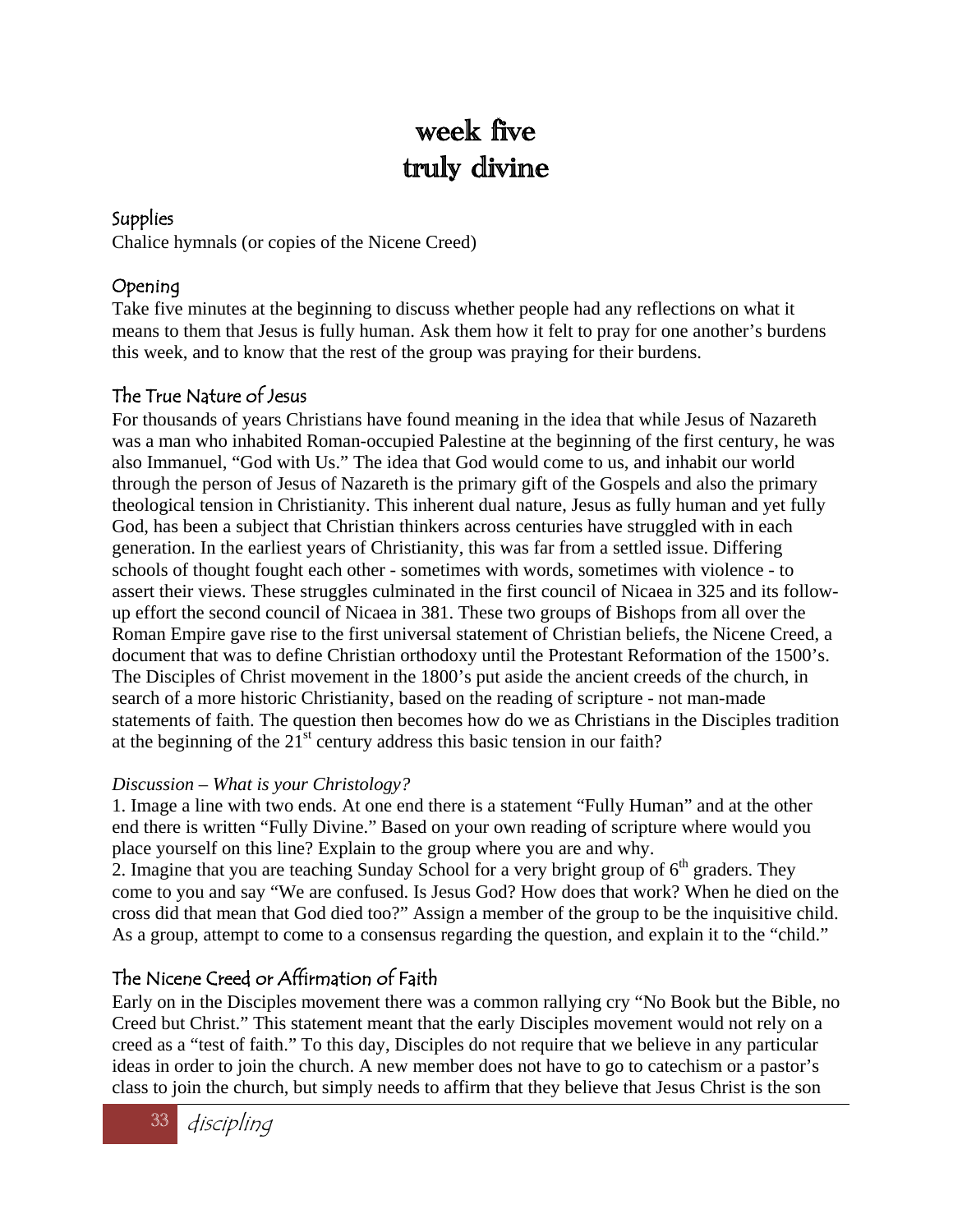of God, and that we take him as a personal Savior. This has led to a peculiar fact of life in Disciples churches - many of us hold very different ideas about who Jesus is and was, and what our relationship with God is based on.

#### *Discussion – What is your Theology?*

1. Find a copy of the Chalice Hymnal and open it to #358, the Nicene Affirmation of Faith (if you don't have a Chalice Hymnal handy, there is a copy in Appendix A). Select a member of the group to read it aloud. At any point in the reading if any member of the Group is confused by a statement or disagrees with a statement in the creed, interrupt the reader and pose a question to the group. Limit the discussion to 5 minutes total for both the reading and the questions. It's okay if you don't make it all the way through.

### **A Little Background on the Nicene Creed or "When in Rome, er, Constantinople…"**

In an era of almost unending war it was a time bloodier than most. The Roman empire was divided between East and West. One of the Western Caesars, a man named Constantius, had a son named Constantine. While fighting the savage hordes of Britannia, Constantius died, requesting with his last breath that his son be made Ceasar. The legions agreed and Britain, Gaul and Iberia came under the rule of Constantine. The other Caesars disagreed and civil war ensued. By the early part of the Fourth Century, through a series of battles, Constantine won the war and began to rule a newly reunited Roman Empire based in Istanbul (or is that Constantinople?). Perhaps as a way of consolidating his hold over the Eastern part of his new Empire which was largely Christian, or perhaps to secure a new independent power base for himself among the people of the empire (many of whom were Christian), or perhaps as a way to honor his mother who was Christian, Constantine essentially made Christianity the de facto religion of the Empire. This new alliance with the Christian minority in the eastern Empire presented somewhat of a problem for Constantine. His plan included spreading Christianity throughout the Empire, for political reasons, but almost immediately ran into a snag. There was no "official" version of Christianity to spread. There were factions. It was so bad that two prominent Bishops in Egypt were fighting, literally, in the streets of Alexandria. There were street protests, riots and violence. So Constantine called a council at Nicaea made up of bishops from all over the empire, and told them essentially under pain of death to solve their differences. And after many false starts and stops over many years, the council eventually produced the Nicene Creed. What happens is that each line of the Nicene Creed is a specific response, not only to the articles

of a Christian faith, but to specific ideological clashes within the council. Some 60 years later a finalized version was produced at the Second Nicene Council. This finalized version incorporated an idea that formulates the concept of Trinity – God, Jesus and the Holy Spirit are one in substance, substance being an idea important to Greek philosophers of the day. The Nicene Creed also produced many theological winners and losers. The winners are celebrated as saints of the Church and the losers were ruthlessly suppressed.

#### *Discussion – What now?*

1. Now that you have heard how the Nicene Creed was put together, does it change, in any way, how you view the ideas in the Creed?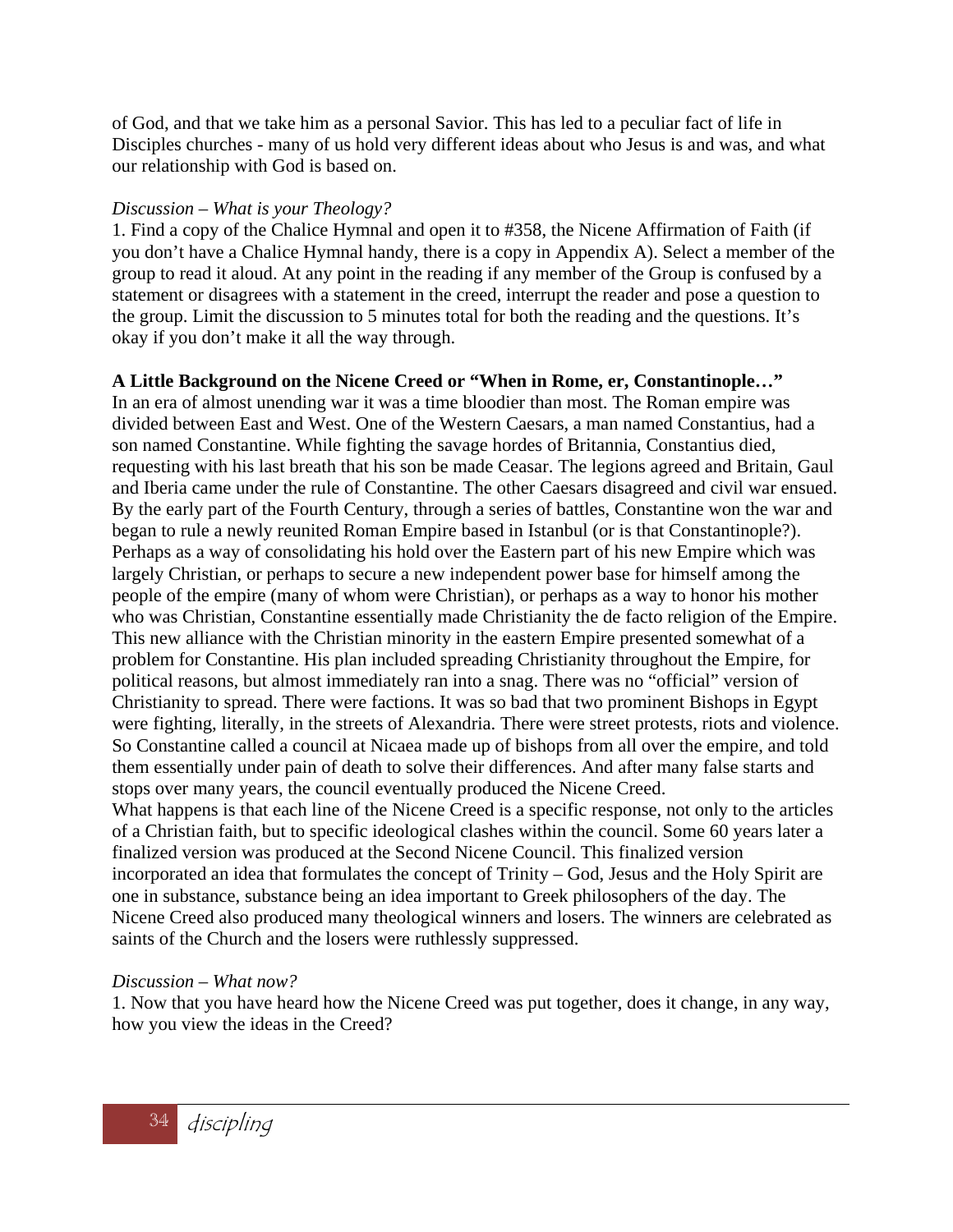#### **So What Does The Bible Have to Say?**

The Nicene Creed asks and answers some crucial Biblical questions, while creating some more of its own. For instance: the Hebrew Scriptures say there's only one God. If there's a Father and a Son, wouldn't that be two Gods? What about the Holy Spirit? Does that make three? Or even more interestingly (echoing our precious child from above) if Jesus is God, and Jesus dies on a cross, does this mean that God dies too? If so, how can that be?

The last few sentences of Matthew's Gospel read: "And Jesus came and said to them, 'All authority in heaven and on earth has been given to me. 19Go therefore and make disciples of all nations, baptizing them in the name of the Father and of the Son and of the Holy Spirit...(Matthew 28:19-20 NRSV)" Paul's 2<sup>nd</sup> letter to the church at Corinth, which was most likely written before Matthew's Gospel, closes with this passage – "The grace of the Lord Jesus Christ, the love of God, and the communion of the Holy Spirit be with all of you.(2 Cor. 13:14 NRSV)" The book of John starts - "In the Beginning was the Word, and the Word was with God, and the Word was God…and the Word became flesh.(John 1:1,14a NRSV)" Which would seem to indicate that "the Word" here meaning Jesus, was always with God, expressing Jesus' divinity. And again in verse 18 "The only Son, God, who is at the Father's side, has revealed him." The Holy Spirit makes an appearance at Jesus Baptism in Mark, Luke and Matthew, and again in Acts on the day of Pentecost. This idea of the God head having more that one expression, as found in the classic Trinity formula would seem, then, to have some biblical support.

#### *Discussion – Biblical Trinity?*

1. Read the following passage from John 1:1-18 and discuss in the group what it tells us about the nature of Jesus

1In the beginning was the Word, and the Word was with God, and the Word was God. 2He was in the beginning with God. 3All things came into being through him, and without him not one thing came into being. What has come into being 4in him was life, and the life was the light of all people. 5The light shines in the darkness, and the darkness did not overcome it.

6 There was a man sent from God, whose name was John. 7He came as a witness to testify to the light, so that all might believe through him. 8He himself was not the light, but he came to testify to the light. 9The true light, which enlightens everyone, was coming into the world.\*

10 He was in the world, and the world came into being through him; yet the world did not know him. 11He came to what was his own,<sup>\*</sup> and his own people did not accept him. 12But to all who received him, who believed in his name, he gave power to become children of God, 13who were born, not of blood or of the will of the flesh or of the will of man, but of God.

14 And the Word became flesh and lived among us, and we have seen his glory, the glory as of a father's only son, full of grace and truth. 15 (John testified to him and cried out, 'This was he of whom I said, "He who comes after me ranks ahead of me because he was before me." ') 16From his fullness we have all received, grace upon grace. 17The law indeed was given through Moses; grace and truth came through Jesus Christ. 18No one has ever seen God. It is God the only Son, who is close to the Father's heart, who has made him known.

#### **Relational Divinity – A Modern Response to Tradition**

If the classic ways of understanding our faith, like the Nicene Creed, are a response to the problems and concerns of their era, how are we to respond to the problems and concerns of our own day and age? If we follow the logical train of thought that says Father  $=$  Jesus  $=$  Spirit  $=$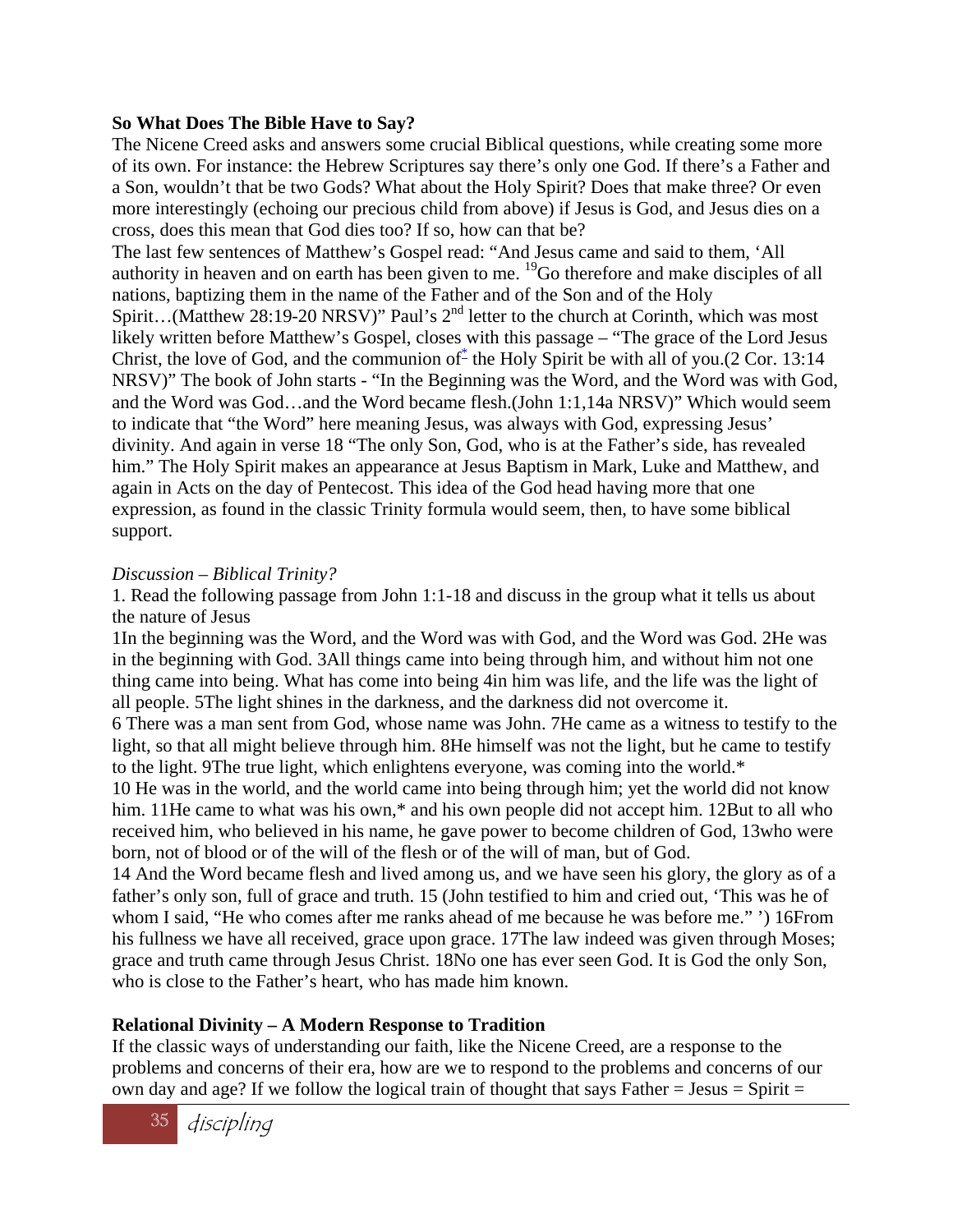God; how are we to make sense of other kinds of biblical witness? For instance in the garden at Gethsemane (Mark 14:32-37, Matthew 26:36-41), where Jesus is praying for guidance from God. The Bible also records that when Jesus is on the cross He cries out asking why God has forsaken him? (Mark 15:33-39) And perhaps the biggest question of all, the one that most people of faith ask every now and then is this: How do I even relate with a God so mighty as to be responsible for all that has been created? If we are human, mortal, fallible how do we get into a relationship with a God that is perfect, eternal and divine? How can we get to know this Jesus, if he is, at his very essence, something that is so very different from us as to be entire and wholly *other*?

Perhaps one way of reaching an understanding regarding this theological and biblical question is reexamining our concept of God. The classic theologies of the past were created within the framework of Greek philosophy. Not a bad thing, but not necessarily in tune with our own lives. The Greek worldview thought of creation as unchanged and unchanging. But we know that that the world is in constant motion, changing all of the time. Perhaps it would be appropriate to alter our conception of God from being a static "unmoved mover" in the classic Greek sense and begin to see God as radically involved in the world around us. This concept of God would begin to see the divine hand in each moment of time, calling to each of us, asking us to reach out for God's purest intention for each of us in each moment. It would be as if God was, in every moment of every day, a partner in the ongoing work of creation. God calls to us, we respond, and God calls to us again, urging us closer with every step. Jesus then becomes a person so aligned with God's every intention, so perfectly in tune with God's will, that Jesus become indistinguishable from God. This preserves both Jesus' humanity and his divinity and ultimately what we know of him from the Biblical witness.

So our job as people of faith then becomes one of listening for God's perfect intention for each of us in each moment, and then beginning to find a way, like Jesus, of following that intention to the best of our ability. This is our true Lenten Call, this is our Easter promise. We have been given a true Son of the Father, a perfect witness to God's presence in our lives, if only we would have the will and the courage to follow.

#### *Discussion – Relational Divinity?*

- 1. How do you listen for God's call in your life?
- 2. Find a Chalice hymnal and sing "I Have decided to Follow Jesus" #344
- 3. How might we begin a prayer and discernment group that will pray for the life of your church.

#### Homework

Begin a new prayer discipline, like Lectio Divina (Appendix B), trying to practice it every day this week.

#### Closing

Invite everyone to pray for one person or group of people who are "other" than themselves. (If you're young, it may be the senior members of the church; if you were born into the church, it may be the people in the neighborhood who have never been involved with church.) Thank God for introducing Godself to you through that "other" person or people.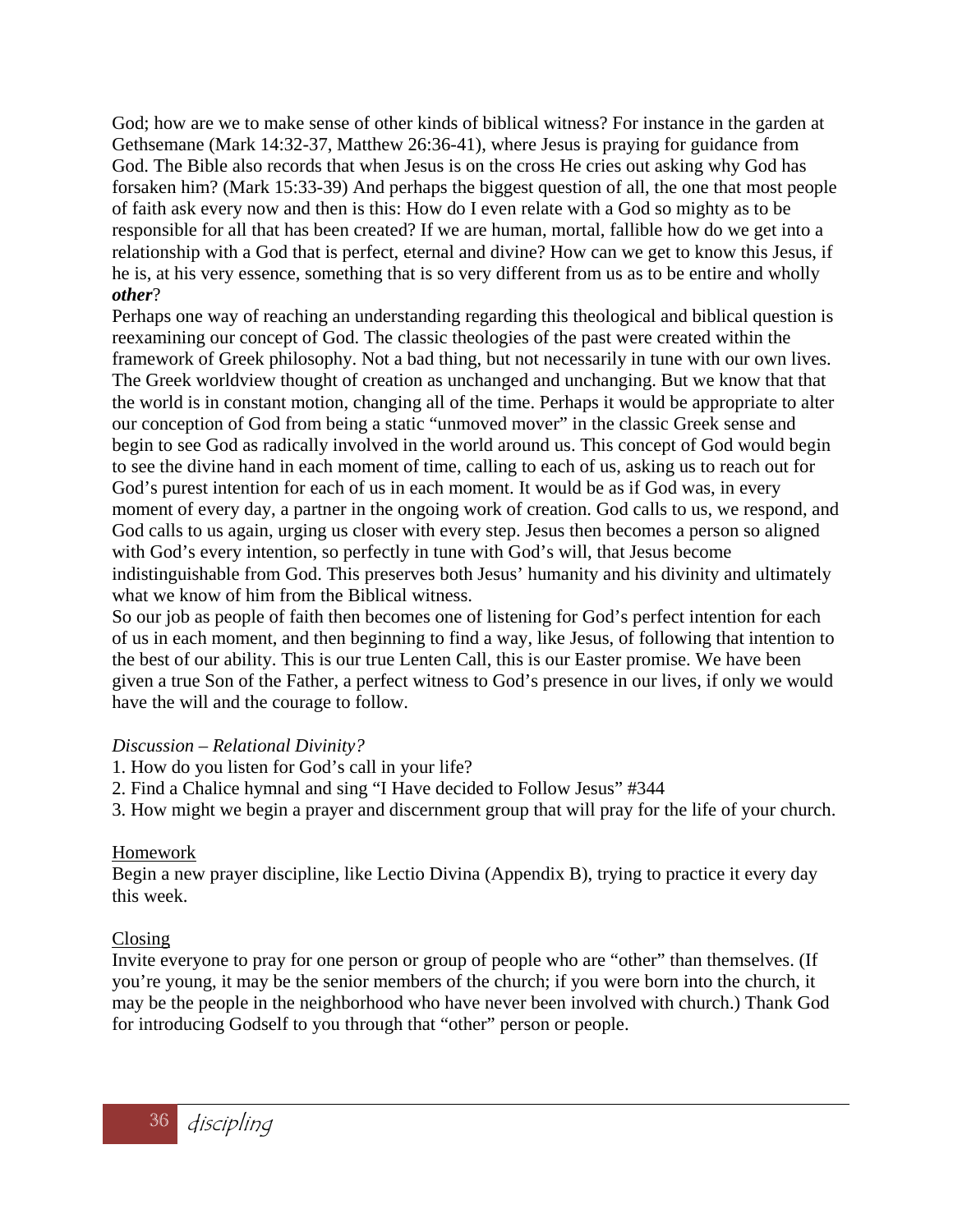#### **Appendix A**

### *The Nicene Creed*

I believe in one God, the Father Almighty, Maker of heaven and earth, and of all things visible and invisible.

And in one Lord Jesus Christ, the only-begotten Son of God, begotten of the Father before all worlds; God of God, Light of Light, very God of very God; begotten, not made, being of one substance with the Father, by whom all things were made.

Who, for us men and for our salvation, came down from heaven, and was incarnate by the Holy Spirit of the virgin Mary, and was made man; and was crucified also for us under Pontius Pilate; He suffered and was buried; and the third day He rose again, according to the Scriptures; and ascended into heaven, and sits on the right hand of the Father; and He shall come again, with glory, to judge the quick and the dead; whose kingdom shall have no end.

And I believe in the Holy Ghost, the Lord and Giver of Life; who proceeds from the Father and the Son; who with the Father and the Son together is worshipped and glorified; who spoke by the prophets.

And I believe one holy catholic and apostolic Church. I acknowledge one baptism for the remission of sins; and I look for the resurrection of the dead, and the life of the world to come. Amen.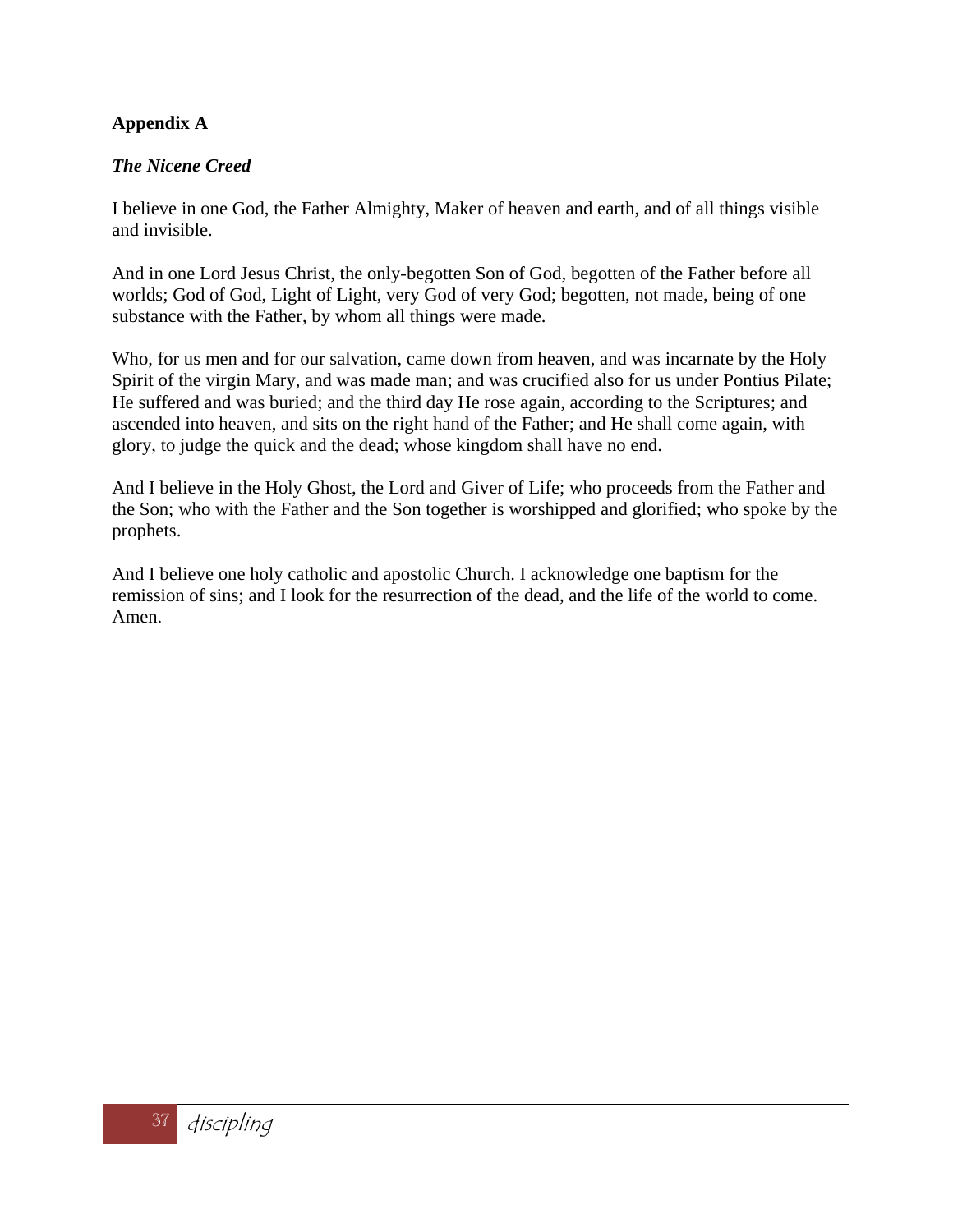#### **Appendix B**

#### *Lectio Divina*

(from [http://www.marshill.org/pdf/hc/practices/LectioDivinaINDGROUP.pdf\)](http://www.marshill.org/pdf/hc/practices/LectioDivinaINDGROUP.pdf)

#### *Lectio Divina*

Lectio Divina is an ancient spiritual practice from the Christian monastic tradition. In Lectio Divina, we seek to experience the presence of God through reading and listening, prayer, meditation and contemplation.

#### *Practicing Lectio Divina*

Begin by choosing a section of scripture that you would like to read and pray. You can choose the text randomly or use a liturgical book like the Book of Common Prayer. Try not to set a goal for how much content you will cover. The goal is to listen for God and experience his presence.

#### *Preparation*

Next, do what you must to quiet and prepare yourself to hear from God. If you need to find a quiet room, or sit in silence for several minutes, or sit in a comfortable chair, take whatever posture will help you prepare to receive and experience God's presence.

#### *Reading/Listening*

When you sense that your heart is prepared, begin by slowly reading the passage of scripture that you have selected. Don't move quickly through any sentence or phrase. As you read, pay attention to what word or phrase or idea catches your attention.

#### *Meditation*

Next, begin to meditate on the word, phrase, or idea that captured your attention. Repeat it again and again. What thoughts come to mind as you meditate on this word, phrase or idea? What are you reminded of in your life? What does it make you hope for? Meditation is no easy task. As you try to concentrate, don't be disappointed if random thoughts enter your head. As they do, offer them to God.

#### *Prayer*

Now begin to speak to God. Tell God what word, phrase or idea captured your attention and what came to mind as you meditated upon it. How is God using this word, phrase or idea to bless and transform you? Tell God what you have been thinking and feeling as you've listened and meditated. Tell God how you hope this word, phrase or idea will change your heart to be more like his.

#### *Contemplation*

Finish by focusing your attention on the fact that God's presence is with you. If as you try to focus on God's presence you sense a need to read the text again, or continue meditating, or to simply continue talking with God, allow yourself to do so. As you do, know that you are in the presence of God.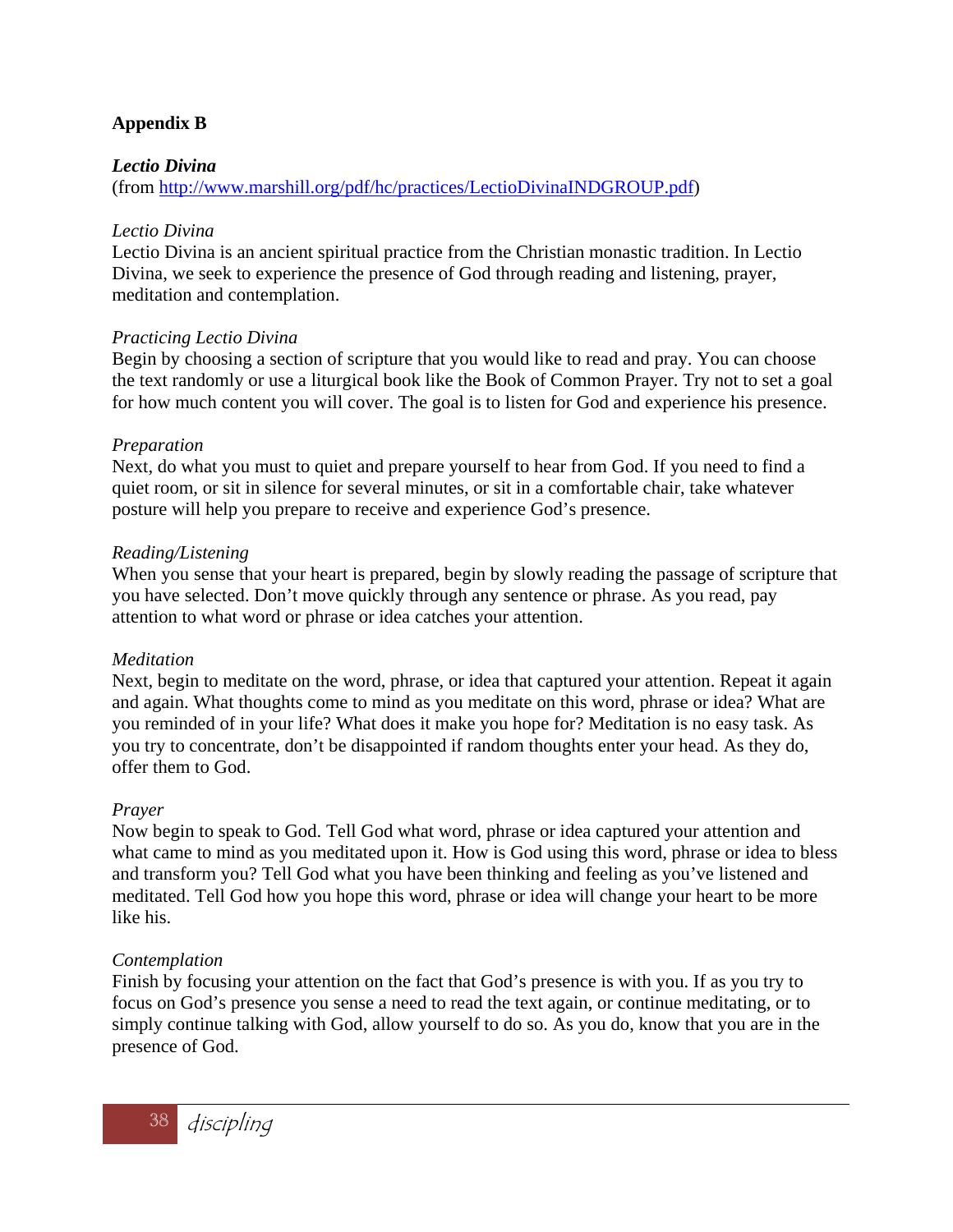# week six so what now?!

### **Supplies**

Copies of form on page 41 Flipchart and markers OPTIONAL: Make a "certificate of completion" for all of the participants to hand out at the end.

## **Opening**

Begin the session by practicing Lectio Divina together. Use the passage Psalm 119: 33-40. (Have someone read it aloud, slowly. Give people time to focus on what they're drawn to. Invite them to pair up and share with each other what spoke to them.) Ask if it felt different to do it in a group than by themselves.

### **Message**

During this series, we've covered a lot of ground. Today, we're going to revisit each of our previous sessions and see if there are areas where we want to go deeper. We might even create a plan for how to go deeper either as a group or individually. (This conversation will have some points that invite lots of discussion and some points that invite little discussion. Overall, leave ½ hour to do this overview conversation. Hand out copies of form, letting them know you'll discuss it as a group and then fill it out individually. Write down group responses to each of these bullet points.)

Let's check in one more time on what we've talked about:

- Wonderful Words of Life: We started by acknowledging that in asking good questions, we might come up with some answers, but we'd also come up with a LOT more questions, too. And some questions might have multiple answers. Do you remember what questions you started with? Are they still the same?
- Why bother with Christianity: We asked deep questions about why we would want to mess around with Christianity at all—do you have an answer for that question? Is it the same answer as at the beginning of the study? Do we need as a group to pursue that question more deeply? (Should we do a study on what is Christianity? or comparative faiths? Should we visit other churches or houses of worship together and reflect on different ways of approaching Christianity? Should we have a study on the role of Christianity in an era where few people actively practice their faith?)
- Where do we belong: We asked some serious questions about belonging. Are there places in the church you feel like you belong? What can we do together as a group to create more spaces of belonging? Are there any deeper issues in the church that we might want to seek healing around so that it is a welcoming place for all? (How might we do that?)
- Jesus as truly human: We wondered what it meant to worship a God who was truly human. Is Jesus' humanity important in your own faith life? Does it make you look at your humanity differently?
- Jesus as truly divine: We asked what it means to be truly divine. Does Jesus' divinity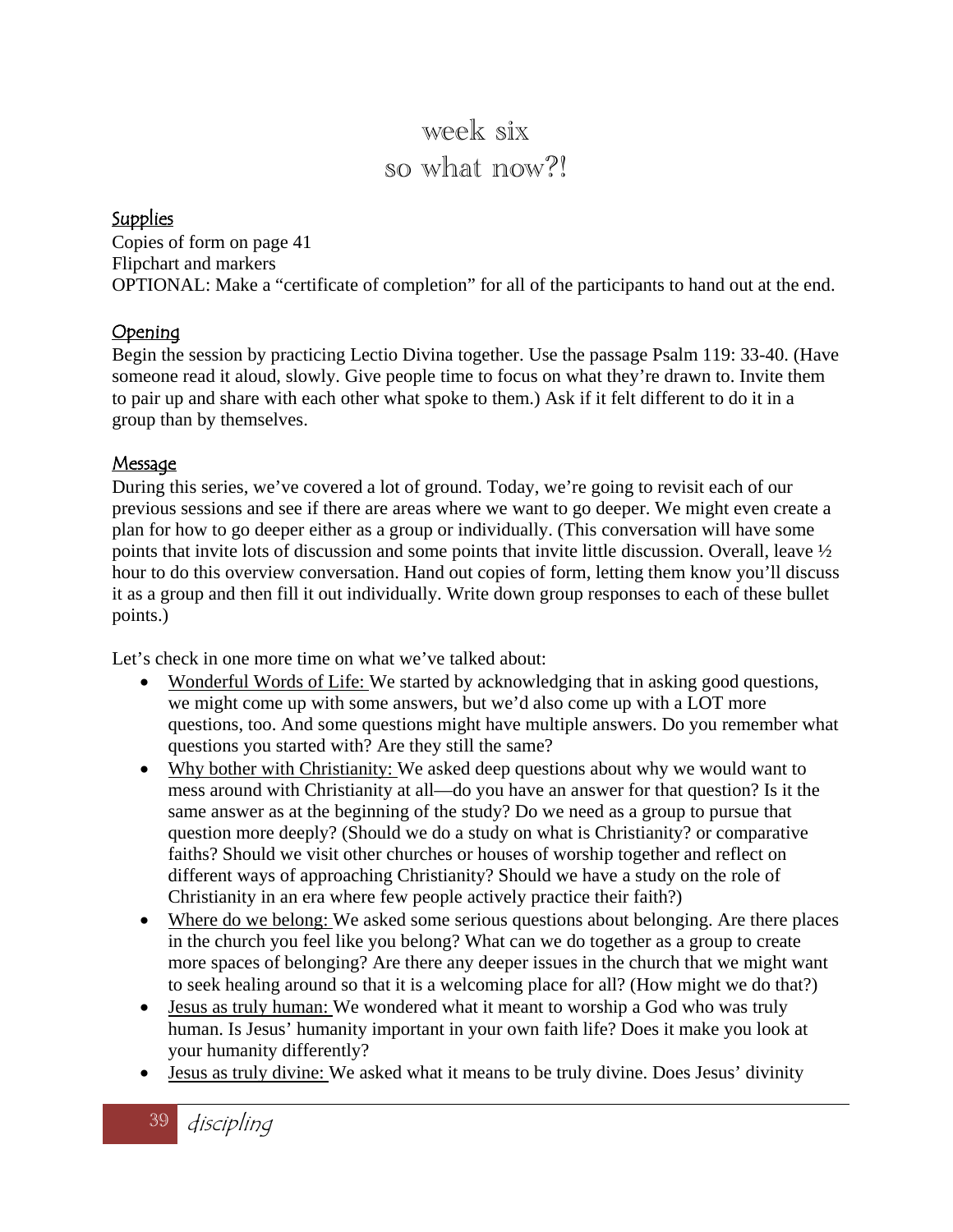make him feel distant or safe or something else to you? Do you think there's any divine in you? If God is completely other, does that change the way I try to relate to a person who is very different from me, too? Are there ways in which we need to dig deeper into how Jesus was both human and divine? Are we comfortable with the mystery? Do we know how to talk about it with others?

• OVERALL: Do you have any better sense of what Christianity means to you than at the beginning of this series? Do you have a sense of which questions you want to delve into for your personal growth? Do you have a better sense of what your role is in creating the kingdom of heaven in this particular church?

Now that we've had a refresher on the subjects over these past five weeks, take a moment to fill out this form: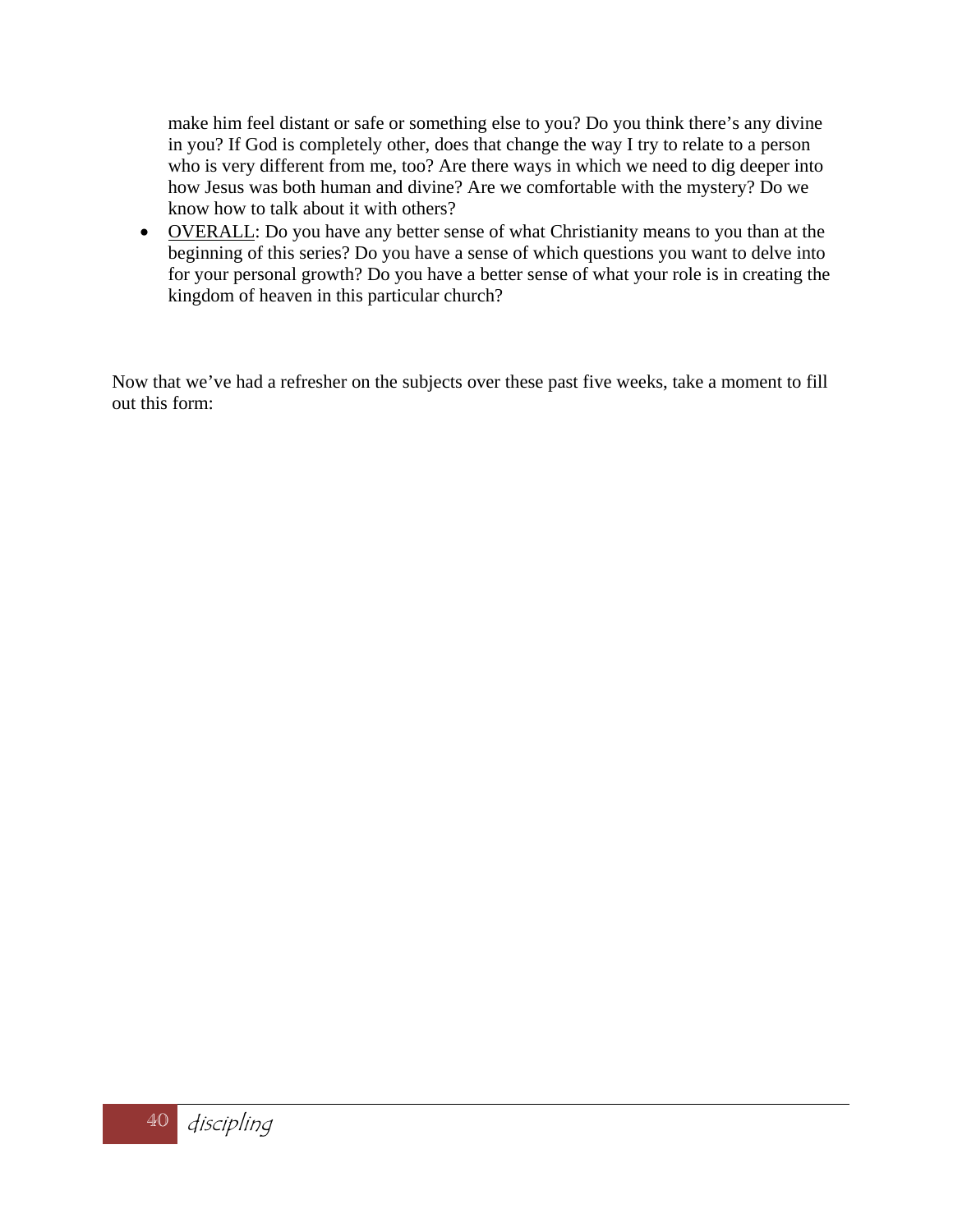NAME

Here are "faith" or "church words I want to know more about:

Mark the following with a 1-5 rating (1: disagree completely, 5: agree totally)

\_\_\_ I still have questions about why Christianity should matter to me.

I have a story about why Christianity is important to me, and I'd like the chance to share it if it will help someone.

\_\_\_ I don't want to talk about why Christianity matters.

\_\_\_ I'd like to learn more about Christianity and belonging.

\_\_\_ I'd like to help create more of a sense of belonging here.

\_\_\_ I think our church is fine the way it is when it comes to belonging.

\_\_\_ I still think the idea of God being human is confusing and would like to go deeper.

\_\_\_ I still think the idea of God being divine is confusing and would like to go deeper.

\_\_\_ I would like to help other people have these conversations.

\_\_\_ I found this series meaningful and would like to help lead it for another group at church.

\_\_\_ Here's a question that really came up for me. If others were asking the same question, I'd love to have a small group focused on this.

\_\_\_ I'd like to do more spiritual practices in my community or be a part of a group that meets and prays regularly for the church.

I think the church would get a lot out of a study on this theme: